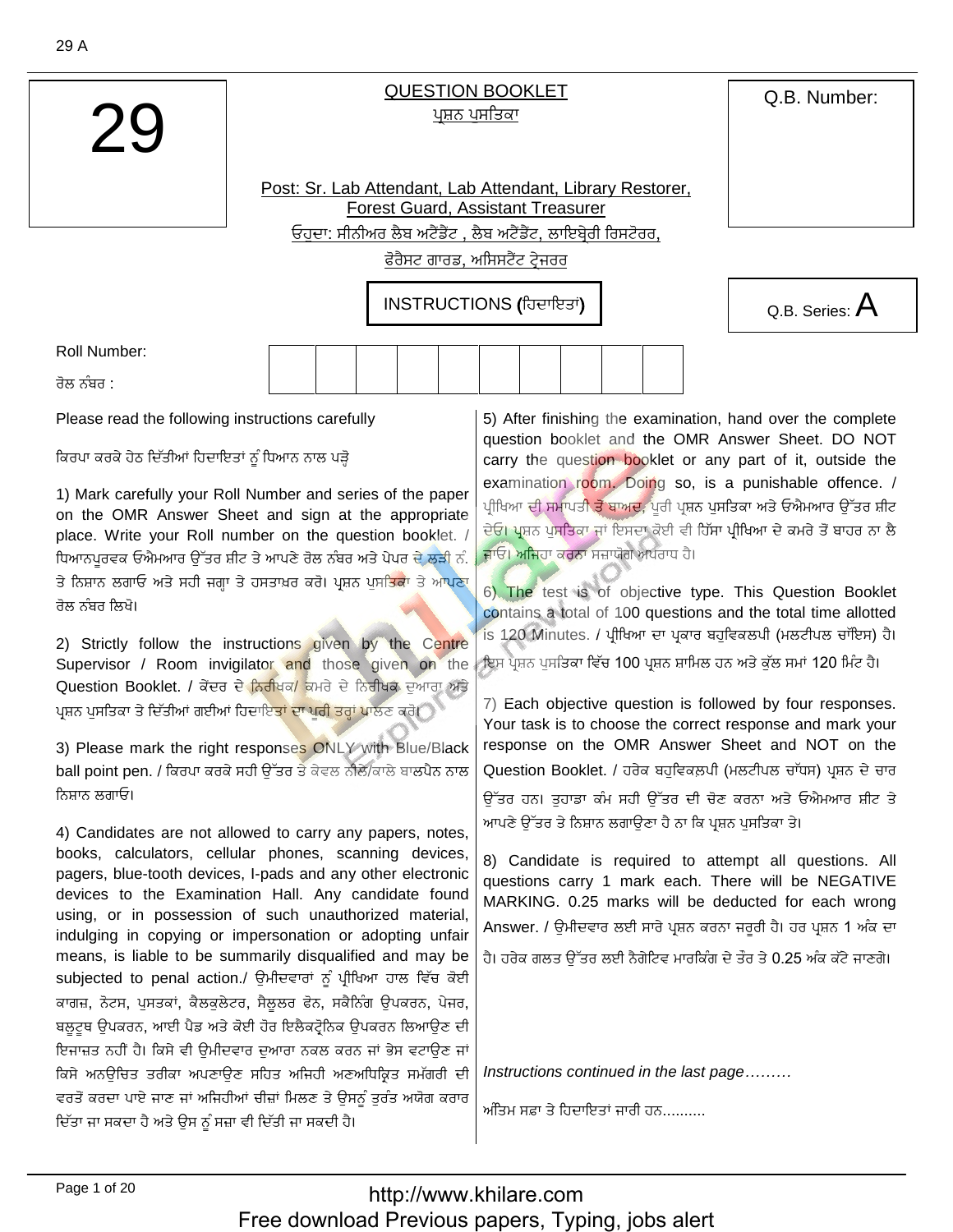1. Where is Majha reg<br>A) Central Puniab

1. Where is Majha region?

- A) Central Punjab
- A) Central Punjab<br>B) North East Punjab<br>C) South East Puniab
- D) South Punjab ف٬ؾرٔل٫طْن 2. In which year Guru Granth Sahib was accorded
	-
- $2.$ In which year Guru Granth Sahib was accorded the status of (<br>A) 1664
	- A) 1664<br>B) 1704
	- B) 1704<br>C) 1699
	- C) 1699<br>D) 1708
	-
- $3.$ In which year India - Pakistan partition took place? place?<br>A) 1954<br>B) 1947
	-
	- B) 1947<br>C) 1956
	- C) 1956<br>D) 1949
	-
- 4. What is the popular food of Punjabi's?<br>A) Dhokla EXPIONE
	- A) Dhokla
	- A) Dhokla<br>B) Sarson ka saag<br>C) Thepla
	- C) Thepla<br>D) Idlv
	- D) Idly
- $5<sub>1</sub>$ Rust is hydrated:
	- Rust is hydrated:<br>A) Aluminium oxide<br>B) Copper oxide
	- B) Copper oxide<br>C) Iron oxide
	- C) Iron oxide<br>D) Silica
	- D) Silica
- 6. A reaction in which, under equilibrium, both reactants and produ<br>A) Exothermic
	- A) Exothermic
	- A) Exothermic<br>B) Endothermic<br>C) Reversible
	- C) Reversible
	- D) Irreversible

ਮਾਂਝੇ ਦਾ ਖੇਤਰ ਕਿੱਥੇ ਹੈ?  $1<sup>1</sup>$ ਮਾਝੇ ਦਾ ਖੇਤਰ ਕਿੱਥੇ ਹੈ?<br>A) ਕੇਂਦਰੀ ਪੰਜਾਬ

?ِٗ٘ـ٬ذٓيؿٗرْفٗظْو 1.

- 
- A) ਕੇਂਦਰੀ ਪੰਜਾਬ<br>B) ਉੱਤਰ ਪੂਰਬ ਪੰਜਾ<br>C) ਦੱਖਣ ਪਰਬ ਪੰਜਾਬ
- C) ਦੱਖਣ ਪੂਰਬ ਪੰਜਾਬ
- $D$ ) ਦੱਖਣੀ ਪੰਜਾਬ
- 2. ਕਿਹੜੇ ਸਾਲ ਵਿੱਚ ਗੁਰੂ ਗ੍ਰੰਥ ਸਾਹਿਬ ਨੂੰ ਗੁਰੂ ਦੀ ਪਦਵੀ ਦੇਣ ਦੀ ਸਹਿਮਤੀ ਹੋਈ ਸੀ?<br>A) 1664
	- A) 1664
	- B) 1704
	- C) 1699
- 3. In which years of the US 201699 (C) 201699 (C) 201699 (C) 201699 (C) 201699 (C) 201699 (C) 201699 (C) 20169 D) 1708
	- ਭਾਰਤ ਪਾਕਿਸਤਾਨ ਦੀ ਵੰਡ ਕਿਸ ਸਾਲ ਹੋਈ?
		- A) 1954
		- A) 1954<br>B) 1947
		- B) 1947<br>C) 1956
	- C) 1956<br>
	D) 1949
- <sup>ੇ</sup>ਪੰਜਾਬ ਦਾ ਮਸ਼ਹੂਰ<br>A) ਢੋਕਲਾ  $\begin{array}{r} \text{1954} \ \text{1947} \ \text{1956} \ \text{1949} \ \text{a} \ \text{a} \ \text{b} \ \text{c} \ \text{d} \ \text{d} \ \text{d} \ \text{d} \ \text{d} \ \text{d} \ \text{e} \ \text{d} \ \text{e} \ \text{e} \ \text{d} \ \text{e} \ \text{e} \ \text{e} \ \text{e} \ \text{f} \ \text{f} \ \text{g} \ \text{g} \ \text{g} \ \text{g} \ \text{g} \ \text{g} \ \text{g} \ \text{g} \ \text$ 
	- A) ਢੋਕਲਾ
	- A) ਢੋਕਲਾ<br>B) ਸਰਸੋਂ ਦਾ ਸਾਰ<br>C) ਥੇਪਲਾ
	- C) ਥੇਪਲਾ
	- C) ਥੇਪਲਾ<br>D) ਇਡਲੀ
		- $5<sub>1</sub>$ ਜੰਗ ਹਾਈਡ੍ਰੇਟਡ ਜਾਂ ਜਲਯੋਜਿਤ:
			- A) ਐਲਮੀਨੀਅਮ ਆਕਸਾਈਡ ਹੈ
			- A) ਐਲੂਮੀਨੀਅਮ ਆਕਸਾਈ<br>B) ਕਾਪਰ ਆਕਸਾਈਡ ਹੈ
			- B) ਕਾਪਰ ਆਕਸਾ<br>C) ਆਇਰਨ ਆਕ<br>D) ਸਿਲੀਕਾ ਹੈ
			- D) ਸਿਲੀਕਾ ਹੈ
		- ਉਹ ਪਤੀਕਿਰਿਆ ਜਿਸ ਵਿੱਚ, ਸੰਤਲਨ ਦੇ ਅ
			- ਉਤਪਾਦ ਦੋਵੇਂ ਮੌਜ਼ੂ<br>A) ਤਾਪ ਨਿਕਾਸੀ A) ਤਾਪ ਨਿਕਾਸੀ<br>B) ਤਾਪ ਚਸੀ
			- B) ਤਾਪ ਚੂਸੀ<br>C) ਪਤੀਵਰਤੀ
			- C) ਪ੍ਰਤੀਵਰਤੀ
			- D) ਅਪਰਿਵਰਤਨਸ਼ੀਲ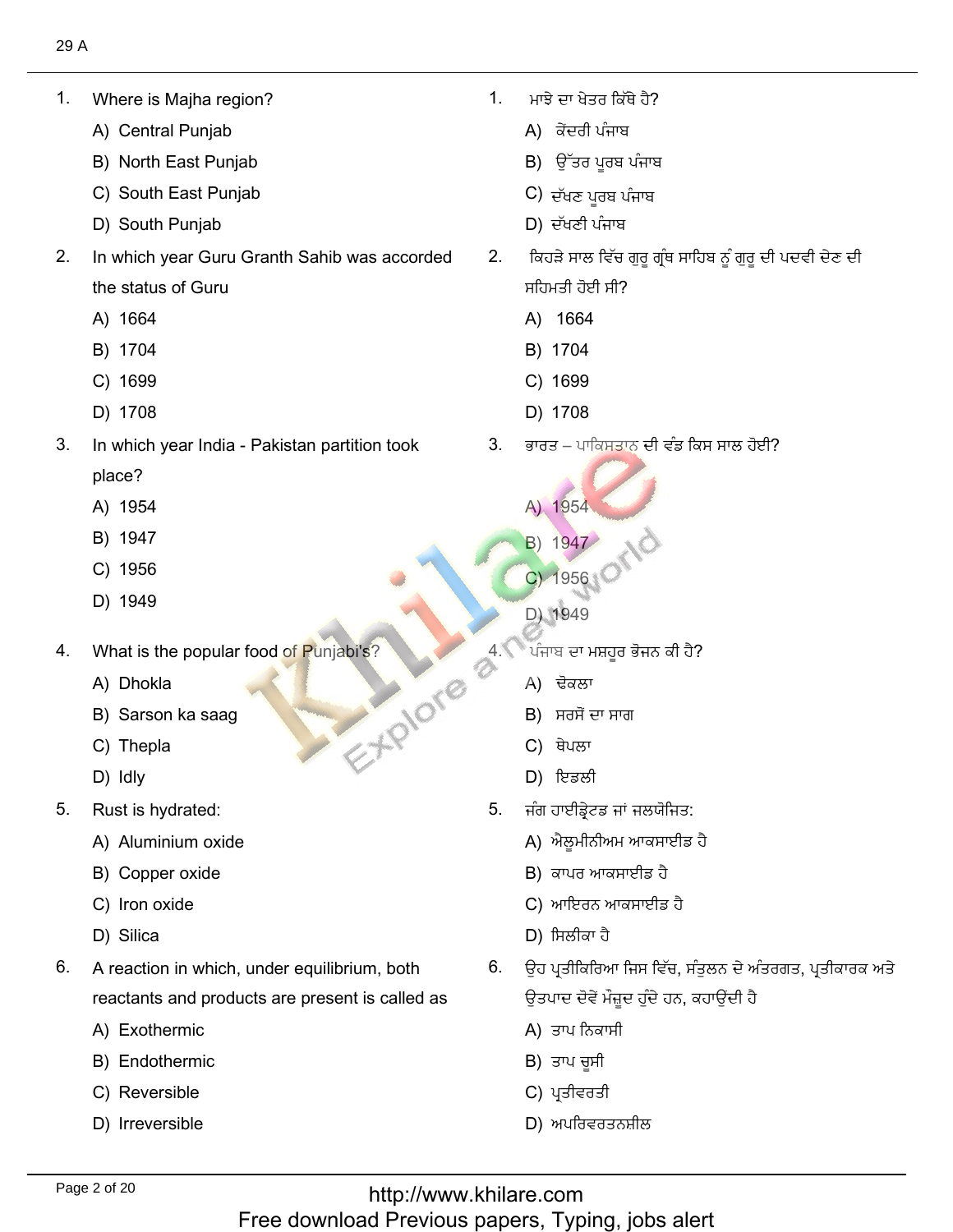$7<sub>1</sub>$ When was Asiatic Cheetah declared as extinct in India? India?<br>A) 1952<br>B) 1965

7. When was Asiatic Cheetah declared as extinct in

- 
- B) 1965<br>C) 1976
- C) 1976<br>D) 1982
- D) 1982
- 8. Guru Di Maseet a<sup>.</sup><br>A) A garden
	- A) A garden
	- A) A garden<br>B) A mosque<br>C) A temple
	- C) A temple
- D) A gurudwara ذبزٕفيٍْيْ 9. Which of the following plant hormones causes
- 9. Which of the following plant hormones causes wilting in leaves?<br>A) Ethvlene
	- A) Ethyle<br>B) Auxin
	- B) Auxin
	- B) Auxin<br>C) Gibberlin
- C) Gibberlin<br>
10. In Abscisic acid<br>
10. In which year Punjab was annexed by British?
- In which)<br>A) 1847
	- A) 1847<br>B) 1857
	- B) 1857<br>C) 1843
	- C) 1843<br>D) 1849
	- 11. 1843<br>D) 1849
- Lohri is essenti<br>A) To fire
	- A) To fire<br>B) To soil
	- B) To soil
	- B) To soil<br>C) To water<br>D) To moon
- ص٫فكٖ٫ 12. Which of these accelerate growth in plant
- 12. Which of these accelerate growth in plant stems? stems?<br>A) Vitamin
	-
	- A) Vitamin<br>B) Giberlin
	- B) Giberlin<br>C) Phytochrome<br>D) Auxin
	-

ਭਾਰਤ ਵਿੱਚ ਏਸ਼ਿਆਈ ਚੀਤੇ ਨੂੰ ਕਦੋਂ ਲੁਪਤ ਘੋਸ਼ਿਤ ਕੀਤਾ ਗਿਆ ਸੀ?  $7.$ 

?ُٔازْٓؿٔذؿَٙٓسؿل ًٕᶦفذٖ٫كٗؿٔصةآَجصٍٓ٬ؿيْه 7.

- <sup>1952</sup> B) <sup>1965</sup>
- B) 1965<br>C) 1976
- C) 1976<br>D) 1982
- D) 1982
- 8. ਗੁਰੂਦਾਸਪੁਰ ਵਿਖੇ<br>A) ਇਕ ਬਾਗ
	- A) ਇਕ ਬਾਗ
	- A) ਇਕ ਬਾਗ<br>B) ਇਕ ਮਸਜਿ<sup>,</sup>
	- C) ਇਕ ਮੰਦਰ
	- D) ਇਕ ਗਰਦਵਾਰਾ
- ਨਿਮਨ ਵਿੱਚੋਂ ਪੌਦੇ ਦੇ ਕਿਹੜੇ ਹਾਰਮੋਨ ਦੇ ਕਾਰਨ ਪੱਤੇ ਕਮਜ਼ੋਰ ਹੋ ਜਾਂਦੇ 9.
	- كًٔٔـجਹਨ?<br>A) ਏਥੀਲੀ<mark>ਨ</mark><br>B) ਔਕਸ਼ਿਨ
	-
	- B) ਔਕਸਿਨ<br>C) ਜ਼ਿਬੇਰਲੀਨ <mark>C</mark>) ਜਿਬੇਰਲੀਨ<br>D) ਐਬਚਿਜ਼ਇਕ ਅਪਲ
	- $\ket{D}$  ਐਬਸਿਜ਼ਇਕ ਅਮਲ
- ਅੰਗਰੇਜ਼ਾਂ ਨੇ ਕਿਹੜੇ ਸਾਲ ਪੰਜਾਬ ਉੱਤੇ ਕਬਜ਼ਾ ਕਰ ਲਿੱਤਾ?
	- ਅਗਰੇਜ਼ਾਂ ਨੇ<br>A) 1847<br>B) 1857
	- B) 1857<br>C) 1843
	-
	- D) 1849
- , ਲੋਹੜੀ ਦਾ ਤਿਉਂਹ<br>A) ਅੱਗ ਨੂੰ
	- A) ਅੱਗ ਨੂੰ<br>B)ੀਮੱਟੀ ਨੂੰ
	- B) ਮਿੱਟੀ ਨੂੰ
	- B) ਮਿੱਟੀ ਨੂੰ<br>C) ਪਾਣੀ ਨੂੰ
	- D) ਚੰਦ ਨੂੰ
- 12. ਇਹਨਾਂ ਵਿੱਚੋਂ ਕਿਹੜਾ ਪੌਦੇ ਦੇ ਤਣੇ ਵਿੱਚ ਤੇਜੀ ਨਾਲ ਵਾਧਾ ਕਰਦਾ ਹੈ?
	- A) ਵਿਟਾਮਿਨ<br>B) ਜ਼ਿਬੇਰਲੀਨ
	- B) ਜਿਬੇਰਲੀਨ<br>C) <sub>ਵਾਇਟੋਕੋਮ</sub>
	- C) ਫਾਇਟੋਕ੍ਰੋਮ<br>D) ਔਕਾਬਿਨ
	-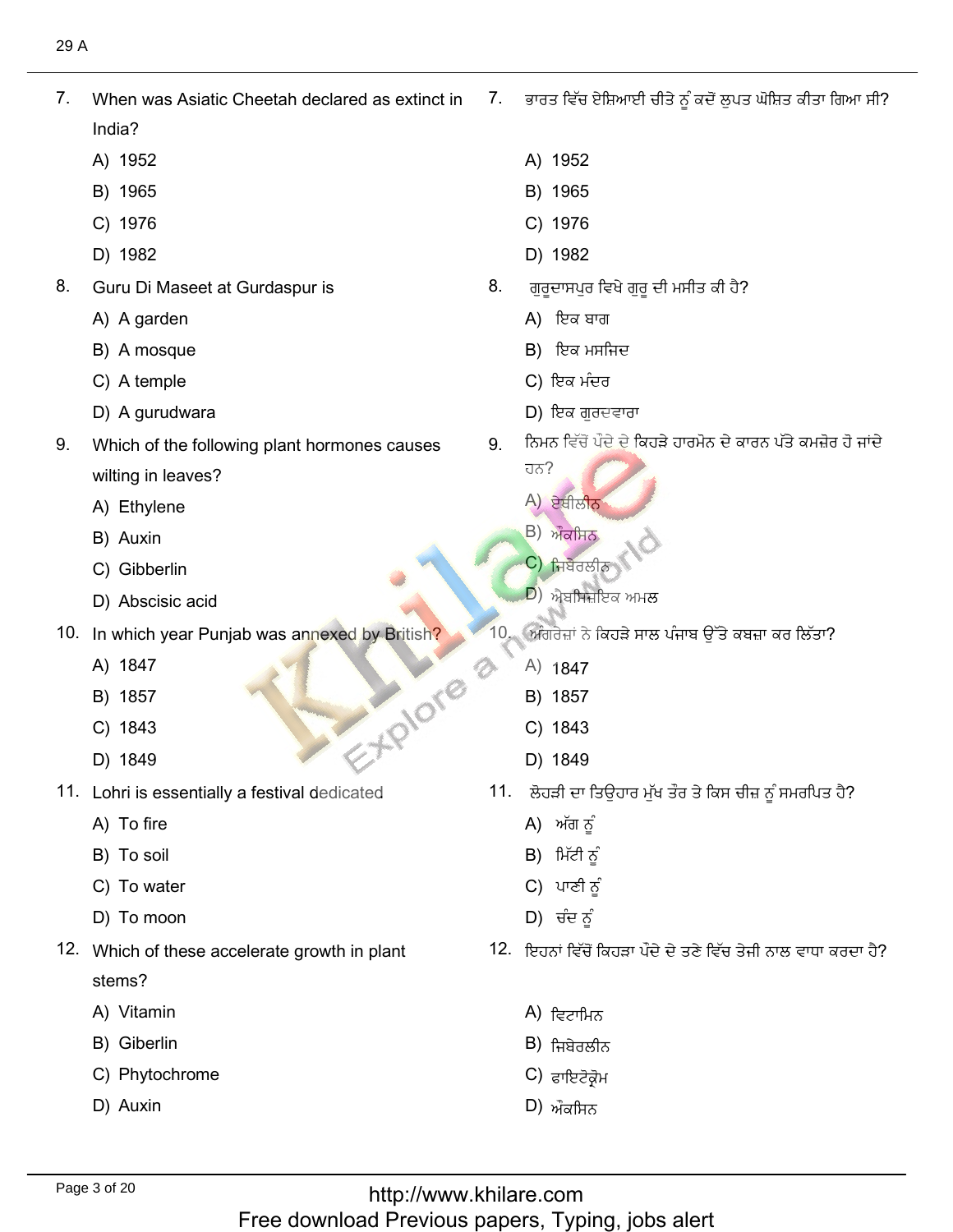Where is the<br>A) Amritsar

13. Where is the Gobindgarh Fort?

- A) Amritsar
- A) Amritsar<br>B) Chandigarh<br>C) Mansa
- C) Mansa
- C) Mansa<br>D) Bathinda
- Punjabi language<br>A) Pishachi
	- A) Pishach<br>B) Magdhi
	- B) Magdhi
- B) Magdhi<br>C) Shourseni<br>D) Hindvi ِٓ٫فٍٔ 15. Area of Punjab that is between rivers of Beas
	-
- 15. Area of Punjab that is between rivers of Beas and Satluj is ca<br>A) Maiha
	- A) Majha<br>B) Malwa
	- B) Malwa B) Malwa<br>C) Doaba
	-
	- D) Giddha
- 16. Which ceremony is observed in the morning of the wedding d<br>A) Ghori
	- A) Ghori
	- A) Ghori<br>B) Ganna de la 17. What Governor General Annexed Punjab.
	- B) Ganna<br>C) Gharoli<br>D) Jaggo
	-
- Which Governor<br>A) Harding
	- A) Harding
	- A) Harding<br>B) Dalhousie<br>C) Metcalf
	- C) Metcalf<br>D) Bentic
- ن٘كٓذغ 18. The cotton belt of Punjab is located in which
- 18. The cotton belt of Punjab is located in which geographical re<br>A) Doaba
	- A) Doaba<br>B) Maiha
	- B) Majha<br>C) Malwa
	- C) Malwa
	- D) Pothohar

ا بن (al<sup>g</sup>eਗੜ੍ਹ ਦਾ ਰਿ<br>A) ਅੰਮਿਤਸਰ

.<br>المسابق المسابق المسابق المسابق المسابق المسابق المسابق المسابق المسابق المسابق المسابق المسابق المسابق المساب

- A) ਅੰਮ੍ਰਿਤਸਰ<br>B) ਚੰਡੀਗੜ
- B) ਚੰਡੀਗੜ੍ਹ<br>C) ਮਾਨਸਾ
- **С**) ਮਾਨਸਾ
- C) ਮਾਨਸਾ<br>D) ਬਠਿੰਡਾ
- <sup>¦</sup>. ਪੰਜਾਬੀ ਭਾਸ਼ਾ ਕਿ<br>A)ੀਪਸ਼ਾਚੀ 13. ਗੋਬਿੰਦਗੜ੍ਹ ਦਾ ਕਿਲ੍ਹਾ ਕਿੱਥੇ ਹੈ?<br>
А) ਅੰਮ੍ਰਿਤਸਰ<br>
В) ਚੰਡੀਗੜ੍ਹ<br>
С) ਮਾਨਸਾ<br>
D) ਬਠਿੰਡਾ<br>14. ਪੰਜਾਬੀ ਭਾਸ਼ਾ ਕਿਸ ਤੋਂ ਪ੍ਰਾਪਤ ਕੀਤੀ ਗਈ ਹੈ?<br>
A) ਪਿਸ਼ਾਚੀ<br>
В) ਮਗਧੀ<br>
С) ਸ਼ੋਰਸੇਨੀ<br>
D) ਹਿੰਦਵੀ
	-
	- A) ਪਿਸ਼ਾਚ<br>B) ਮਗਧੀ
	- B) ਮਗਧੀ<br>C) ਸ਼ੋਰਸੇਨੀ
	-
	- ,<br>ਅਖ਼ਾਸ ਅਤੇ ਸਤ <mark>ਕੀ ਕਿ</mark>ਹਾ ਜਾਂਦਾ ਹੈ<br>A) ਮਾਝਾ
		- **A) ਮਾਝਾ**
		- $B)$  ਮਾਲਵਾ
		- C) ਦੋਆਬਾ
- ٓز٬قْ 16. Which ceremony is observed in the morning of  $\mathcal{L}$ 
	- $16.$ ਵਿਆਹ ਵਾਲੇ ਦਿਨ ਦੀ ਸਵੇਰ ਨੂੰ ਕਿਹੜੀ ਰੀਤ ਕੀਤੀ ਜਾਂਦੀ ਹੈ?
		- Ø<br>A) ਘੋੜੀ
		- A) ਘੋੜੀ<br>B) ਗਾੱਨਾ
		- B) ਗਾੱਨਾ<br>C) ਘਰੋਲੀ
		- $D$ ) ਜਾਗੋ
	- '. ਕਿਹੜੇ ਗਵਰਨਰ<br>A) ਹਾਰਡਿੰਗ
		- A) ਹਾਰਡਿੰਗ
		- A) ਹਾਰਡਿੰਗ<br>B) ਡਲਹਾਉਜ਼ੀ B) ਡਲਹਾਊ<br>C) ਮੈਟਕਾਫ
		-
		- $D$ ) ਬੈਨਟਿਕ
	- , ਪੰਜਾਬ ਦੇ ਕਿ ਸਥਿਤ ਹੈ? ਸਥਿਤ ਹੈ?<br>A) ਦੋਆਬਾ<br>B) ਮਾੜਾ
		-
		-
		- C) ਮਾਲਵਾ B) ਮਾਝਾ<br>C) ਮਾਲਵਾ<br>D) ਪੋਥੋਹਰ
		-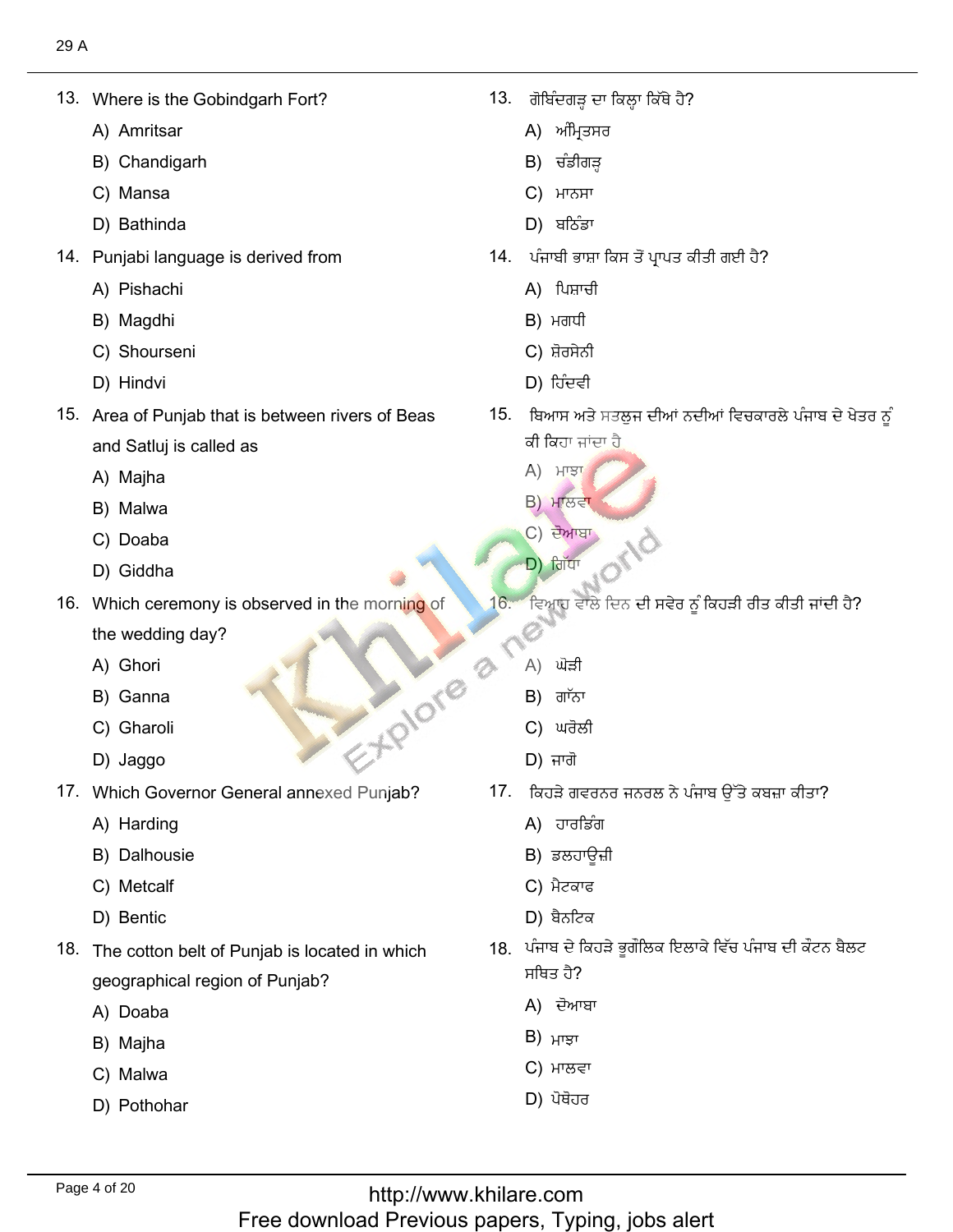19. For which of the following industry is Bhadrawati,

19. For which of the following industry is Bhadrawati,

- Karnataka famous?<br>A) Cotton Textile A) Cotton Textile
- A) Cotton Textile<br>B) Woolen textile<br>C) Silk Textile
- C) Silk Textile
- C) Silk Textile<br>D) Iron and Steel
- 20. The device used for producing electric current is called a called a<br>A) Voltmeter
	-
	- A) Voltmeter<br>B) Galvanometer<br>C) Ammeter
	- C) Ammeter<br>D) Generator
	- D) Generator
- 21. India has one of the largest networks of which of the following mode:<br>A) Roadwavs
	- A) Roadways<br>B) Railwavs
	- B) Railways
	- B) Railways<br>C) Waterways<br>D) Pipelines
	- D) Pipelines
- **IFPIOTE** 22. The north-south corridors joins which of the following places of Indi<mark>a?</mark><br>A) Srinagar to Kanyakumari
	- A) Srinagar to Kanyakum<mark>ari</mark><br>B) Srinagar to Rameswaram
	- B) Srinagar to Rameswa<br>C) Shimla to Kochi
	- C) Shimla to Kochi
- C) Shimla to Kochi<br>D) Dehradun to Kanyakumari
- What are negative<br>A) Electrons
	- A) Electrons
	- A) Electrons<br>B) Atomic nucleus<br>C) Protons
	- C) Protons
- C) Protons<br>D) Neutrons
- In which direction of<br>A) North South
	- A) North South<br>B) North west
	- B) North west<br>C) North East
	- C) North East<br>D) South East
	-

 زٙىفتِٟٗذٓᶦصٍٓ٬ؿرًٓكوكٓ ٔؿٍْيفه ْف ذغْكيذ 19. ?ِ٘ قُٓ٬ᴆل ْٟل٬ذ

ਲਈ

- 
- ਪ੍ਰਸਿੱਧ ਹੈ?<br>A) ਸੂਤੀ ਕੱਪੜਾ<br>B) ਉਨੀ ਕੱਪੜਾ
- $B$ ) ਉਨੀ ਕੱਪੜਾ B) ਊਨੀ ਕੱਪੜਾ<br>C) ਰੇਸ਼ਮੀ ਕੱਪੜਾ
- 
- C) ਰੇਸ਼ਮੀ ਕੱਪੜਾ<br>D) ਲੋਹਾ ਅਤੇ ਇਸਪਾਤ
	- 20. ਬਿਜਲੀ ਦਾ ਕਰੰਟ ਉਤਪੰਨ ਕਰਨ ਲਈ ਵਰਤੇ ਜਾਂਦੇ ਉਪਕਰਣ ਨੂੰ ਕਿਹਾ ਜਾਂਦਾ ਹੈ ਕਿਹਾ ਜਾਂਦਾ ਹੈ<br>A) ਵੋਲਟਮੀਟਰ<br>B) <del>ਗੈਲਟੈਨੋਪੀਟਰ</del>
		-
		- B) ਗੈਲਵੈਨੋਮੀਟਰ<br>C) ਐਪਪੀਟਰ
		- C) ਐਮਮੀਟਰ<br>D) ਜਨਰੇਟਰ
- $\mathcal{L}$ / HOOCO
	- 21. ਭਾਰਤ ਵਿੱਚ ਆਵਾਜਾਈ ਦੇ ਕਿਹੜੇ ਸਾਧਨ ਦਾ ਸਭ ਤੋਂ ਵੱਡਾ ਜਾਲ ਵਿਛਿਆ ਹੋਇਆ।<br>A) ਸਤਕ ਮਾਰਗ
		- A) <mark>ਸੜਕ ਮਾਰਗ</mark><br>B) ਰੇਲਮਾਰਗ
		- <mark>B) ਰ</mark>ੇਲਮਾਰਗ<br>C) ਜਲਮਾਰਗ
		- $\mathbf{C})$  <sub>H</sub>  $\beta$  H  $\beta$  and  $\beta$
- (C) ਜਲਮਾਰਗ<br>
D) ਪਾਈਪਲਾਈਨਾਂ
- 22. .<br>ਉੱਤਰੀ-ਦੱਖਣੀ ਗਲਿਆਰੇ ਭਾਰਤ ਦੇ ਹੇਠਾਂ ਲਿਖਿਆਂ ਵਿਚੋਂ ਕਿਹੜੇ ਸਥਾਨਾਂ ਨੂੰ ਜੋੜਦੇ ਹਨ?<br>A) ਸੀਨਗਰ ਤੋਂ ਕੰਨਿਆਕਮਾਰੀ
	- A) ਸ਼੍ਰੀਨਗਰ ਤੋਂ ਕੰਨਿਆਕੁਮ<br>B) ਬੀਨਗਰ ਤੋਂ ਰਾਮੇਸ਼ਵਰਮ
	- B) ਸ਼੍ਰੀਨਗਰ ਤੋਂ ਰਾਮੇ<br>C) <del>ਪ</del>ਿਪਲਾ ਤੋਂ ਕੋਜ਼ੀ
	-
	- C) ਸ਼ਿਮਲਾ ਤੋਂ ਕੋਚੀ<br>D) ਦੇਹਰਾਦਨ ਤੋਂ ਕੰਨਿਆਕਮਾਰੀ  $D$ ) ਦੇਹਰਾਦੁਨ ਤੋਂ ਕੰਨਿਆਕੁਮਾਰੀ
	- اخة , ਰਿਣ ਚਾਰਜ ਕਣਾਂ<br>A) ਇਲੈਕਟੌਨ
		- A) ਇਲੈਕਟੌਨ
		- A) ਇਲੈਕਟ੍ਰੌਨ<br>B) ਪ੍ਰਮਾਣੂ ਕੇਂਦਰ<br>C) ਪੋਟੌਨ
		- C) ਪ੍ਰੋਟੌਨ
- C) ਪ੍ਰੋਟੌਨ<br>D) ਨਿਉਟ੍ਰੌਨ
	- <sup>¦</sup>. ਪੰਜਾਬ ਭਾਰਤ ਦੀ <sup>.</sup>
		- ਪੰਜਾਬ ਭਾਰਤ ਦੀ<br>A) ਉੱਤਰ ਦੱਖਣ<br>B) ਉੱਤਰ ਪੱਛਮ
		- B) ਉੱਤਰ ਪੱਛਮ<br>C) ਉੱਤਰ ਪਰਬ
		- C) ਉੱਤਰ ਪੂਰਬ<br>D) ਦੱਖਣ ਪਰਬ
		-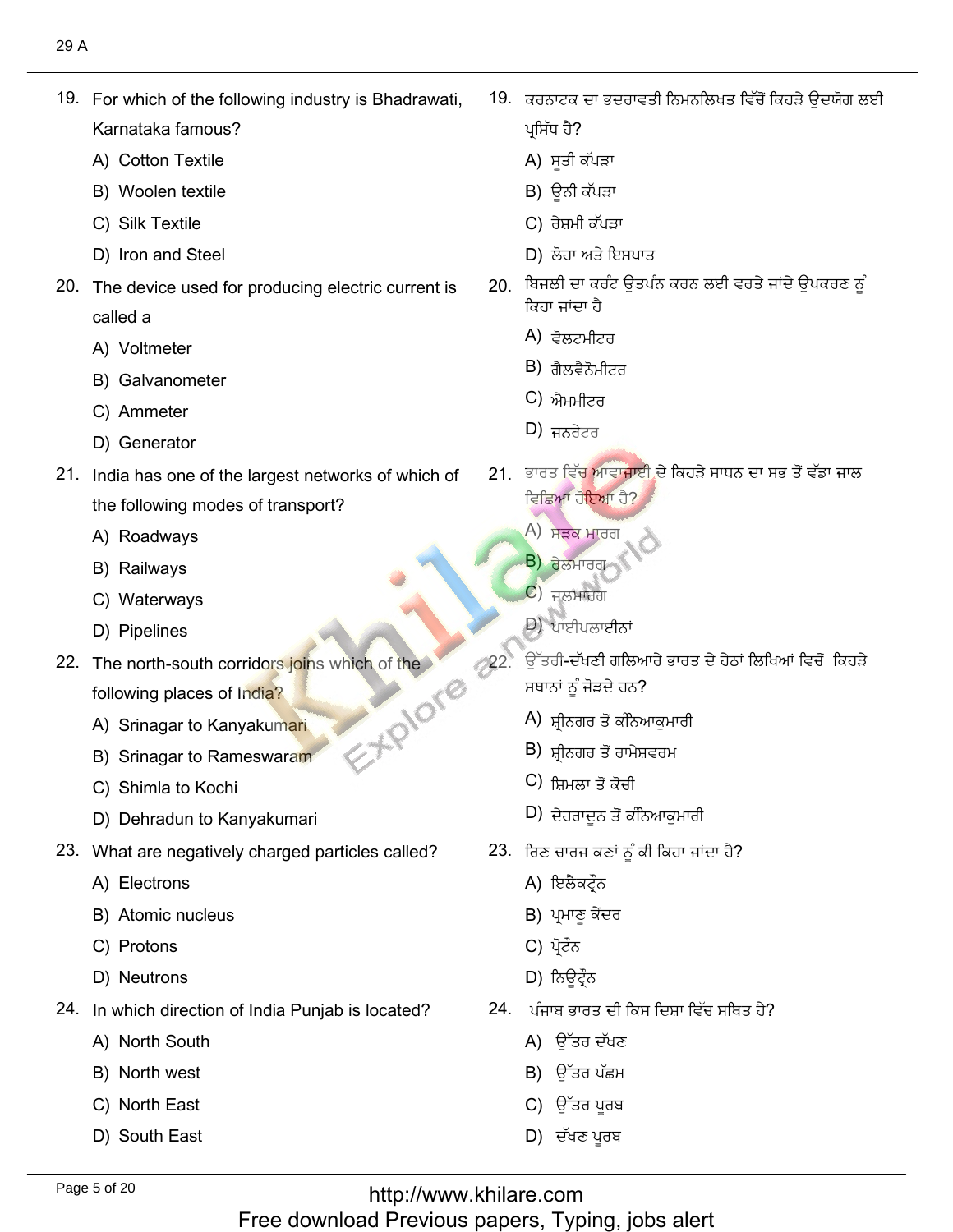- 25. When was quit India movement started by Indian **National Congress?** 
	- A) 1942
	- B) 1945
	- C) 1937
	- D) 1935
- 26. In which month Festival of Basant Panchami celebrated?
	- A) Chetar
	- B) Magh
	- C) Phagun
	- D) Poh
- 27. What is the latitudinal extent of Punjab?
	- A) 73°55' north to 76°50' north
	- B) 29030' north to 32032' north
	- C) 30°29' north to 30°30' north
	- D) 25030' north to 40032' north
- 28. What happens to resistance of a metal with increase in temperature of the metal? EXPIONE
	- A) Increases
	- B) Decreases
	- C) Remains same
	- D) First decreases and then increases
- 29. Which of the following is a mismatch?
	- A) Root nodules Legume
	- B) Exarch Xylem Roots
	- C) Smut Puccinia
	- D) Endarch xylem Stem
- 30. Where did Mahatma Gandhi start his first Satyagraha movement in India?
	- A) Champaran
	- B) Orissa
	- C) Kheda
	- D) Calcutta
- 25 ਭਾਰਤੀ ਰਾਸ਼ਟਰੀ ਕਾਂਗਰਸ ਦੁਆਰਾ ਭਾਰਤ ਛੱਡੋ ਅੰਦੋਲਨ ਕਦੋਂ ਸ਼ਰ ਕੀਤਾ ਗਿਆ ਸੀ?
	- A) 1942
	- B) 1945
	- C) 1937
	- D) 1935
- 26. ਬਸੰਤ ਪੰਚਮੀ ਦਾ ਤਿਉਹਾਰ ਕਿਹੜੇ ਮਹੀਨੇ ਵਿੱਚ ਮਨਾਇਆ ਜਾਂਦਾ ਹੈ?
	- A) ਚੇੱਤਰ
	- **В) нтш**
	- C) ਫਾਗਣ
	- $D)$  ਪੋਹ
- 27. ਪੰਜਾਬ ਦਾ ਅਕਸ਼ਾਂ<mark>ਸੀ</mark> ਵਿਸਤਾਰ-ਖੇਤਰ ਕਿੰਨਾ ਹੈ?
	- A) 73º55' ਉੱਤਰ ਤੋਂ 76º50' ਉੱਤਰ
	- B) 29°30' ਉੱਤਰ ਤੋਂ 32°32' ਉੱਤਰ
	- C) 30<sup>0</sup>29' ਉੱਤਰ ਤੋਂ 30030' ਉੱਤਰ
	- D) 25º30' ਉੱਤਰ ਤੋਂ 40º32' ਉੱਤਰ
- ਕਿਸੇ ਧਾਤ ਦੇ ਤਾਪਮਾਨ ਵਿੱਚ ਵਾਧਾ ਹੋਣ ਨਾਲ ਉਸ ਧਾਤ ਦੇ ਪ੍ਰਤੀਰੋਧ <sup>'</sup>ਤੇ ਕੀ ਅਸਰ ਪੈਂਦਾ ਹੈ?
	- A) ਵਧ ਜਾਂਦਾ ਹੈ
	- $B)$  ਘਟ ਜਾਂਦਾ ਹੈ
	- C) ਉਹੀ ਰਹਿੰਦਾ ਹੈ
	- $D$ ) ਪਹਿਲਾਂ ਵਧ ਜਾਂਦਾ ਹੈ ਅਤੇ ਫਿਰ ਘਟ ਜਾਂਦਾ ਹੈ
- 29. ਨਿਮਨ ਵਿੱਚੋਂ ਕਿਹੜਾ ਬੇਮੇਲ ਹੈ?
	- A) ਗੰਢਨੁਮਾ ਜੜ੍ਹ ਫਲੀਦਾਰ ਪੌਦਾ
	- B) ਐਕਸਾਰਕ ਜ਼ਾਇਲਮ ਜੜ੍ਹਾਂ
	- C) ਧੱਬੇਦਾਰ ਪਕਿਸੀਨੀਆ
	- D) ਐਂਡਆਰਕ ਜ਼ਾਇਲਮ ਤਣਾ
- 30. ਮਹਾਤਮਾ ਗਾਂਧੀ ਨੇ ਭਾਰਤ ਵਿੱਚ ਆਪਣਾ ਪਹਿਲਾ ਸਤਿਆਗ੍ਰਹਿ ਅੰਦੋਲਨ ਕਿੱਥੇ ਸ਼ਰ ਕੀਤਾ ਸੀ?
	- A) ਚੰਪਾਰਣ
	- B) ਉੜੀਸਾ
	- C) ਖੇੜਾ
	- $D$ ) ਕਲਕੱਤਾ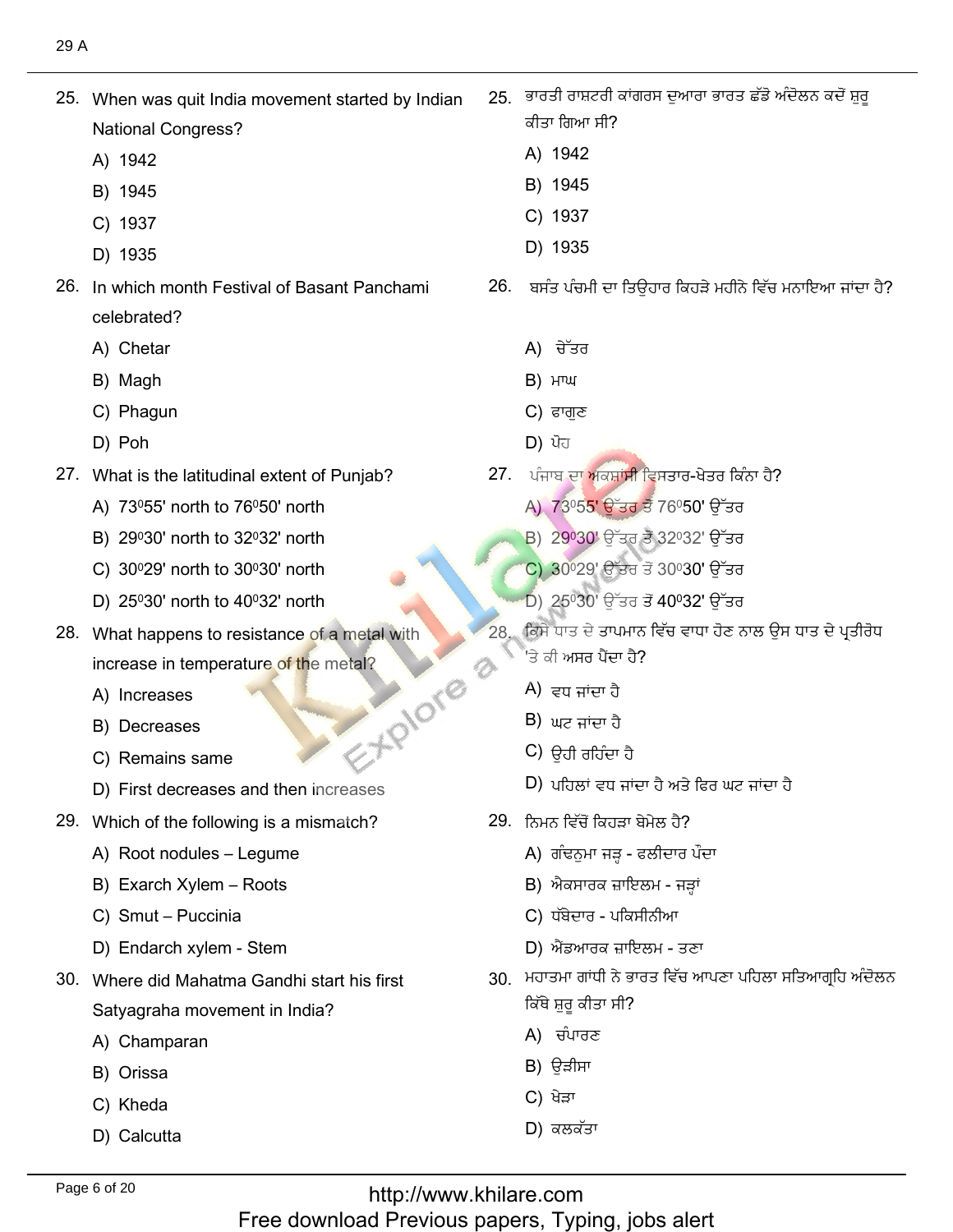Who was the fo<br>A) Adolf Hitler

31. Who was the founder of fascism in Italy?

- A) Adolf Hitler
- A) Adolf Hitler<br>B) Emilio Gentile
- B) Emilio Gentile<br>C) Benito Mussolini<br>D) Stanlev G. Pavne
- D) Stanley G. Payne
- Name the joint<br>A) Jaipur
	- A) Jaipur
	- A) Jaipur<br>B) Lucknow
- B) Lucknow<br>C) Chandigarh<br>D) Amritsar ئ٫ٓوᴆؿُي 33. Which among the following is the most popular
	-
- 33. Which among the following is the most popular dance of men of I<br>A) Bhangra
	- A) Bhangra<br>B) Garbha
	- B) Garbha<br>C) Disco
	- C) Disco
- D) Kathak C) Disco<br>D) Kathak<br>D) ਕੱਥਕ
- 34. Which type of rainfall is received by Punjab in
	- July August?<br>A) Monsoon
	- A) Monsoon
	- A) Monsoon<br>B) Western disturbances<br>C) Local rainfall <sub>–</sub>, <sub>–</sub>ocal rainfall<br>
	D) All of these (D) All of these (D) Box was discrete (D) ਇਹ ਸਾਰੇ
	- C) Local rainfa<br>D) All of these
	-
- 35. Who was the Governor-General of India at the start of Quit India M<br>A) Lord Irwin
	- A) Lord Irwin
	- A) Lord Irwin<br>B) Lord Curzon
	- B) Lord Curzon<br>C) Lord Linlithgow<br>D) Lord Reading
	-

. ਇਟਲੀ ਵਿੱਚ ਫਾਸੀਵਾ ਇਟਲੀ ਵਿੱਚ ਫਾਸੀਵਾਦ<br>A) ਅਡੌਲਫ ਹਿਟਲਰ

?كُؾٚذذلْـُٗ٫ُففٍْغُُْٓمإْطفٍُْْٔمصًٍٔٓ٬غب 31.

- 
- A) ਅਡੌਲਫ ਹਿਟਲਫ<br>B) ਏਮਿਲਿਓ ਜੈਂਟਾਈ B) ਏਮਿਲਿਓ ਜੈਂਟਾਈਲ<br>C) ਬੇਨਿਟੋ ਮੁਸੋਲਿਨੀ
- 
- C) ਬੇਨਿਟੋ ਮੁਸੋਲਿਨੀ<br>D) ਸਟੇਨਲੀ ਜੀ. ਪਾਇਨੇ
	- ਪੰਜਾਬ ਅਤੇ ਹਰ<mark>ਿ</mark>ਆ<br>A) ਜੈਪਰ
		- A) ਜੈਪਰ
		- A) ਜੈਪੁਰ<br>B) ਲਖਨੳ
		- C) ਚੰਡੀਗੜ੍ਹ
		-
- ر**ا**<br>33. ਹੇਠ ਲਿਖਿਆਂ ਵਿੱਚੋਂ ਪੰਜਾਬ ਦੇ ਪਰਸ਼ਾਂ ਦਾ ਸਭ ਤੋਂ ਪ੍ਰਸਿੱਧ ਨਾਚ ਕਿਹੜਾ
	-
	- ਹੈ?<br>A) ਭੰਗੜਾ A) ਭੰਗੜਾ<br>B) ਗਰਭਾ
	-
	- C) ਡਿਸਕੋ
	- D) ਕੱਥਕ
	- $34.$ ਜਲਾਈ ਅਗਸਤ ਦੇ ਮਹੀਨੇ ਵਿੱਚ ਪੰਜਾਬ ਵਿੱਚ ਕਿਸ ਕਿਸਮ ਦਾ ਮੀਂਹ ਪੈਂਦਾ ਹੈ?
		- ਪੈਂਦਾ ਹੈ?<br>A) ਮਾਨਸੁਨ
		- $B$ ) ਪੱਛਮੀ ਝੱਖੜ
		- C) ਸਥਾਨਕ ਮੀਂਹ
		-
- D) ਇਹ ਸਾਰੇ<br>35. ਭਾਰਤ ਛੱਡੋ ਅੰਦੋਲਨ ਸ਼ਰ ਹੋਣ ਵੇਲੇ ਭਾਰਤ ਦਾ ਗਵਰਨਰ-ਜਨਰਲ ਕੌਣ
	-
	- ਸੀ?<br>A) ਲਾਰਡ ਇਰਵਿ<br>B) ਲਾਰਡ ਕਰਜ਼ਨ
	- $B$ ) ਲਾਰਡ ਕਰਜ਼ਨ
	- B) ਲਾਰਡ ਕਰਜ਼ਨ<br>C) ਲਾਰਡ ਲਿਨਲਿ
	- D) ਲਾਰਡ ਰੀਡਿੰਗ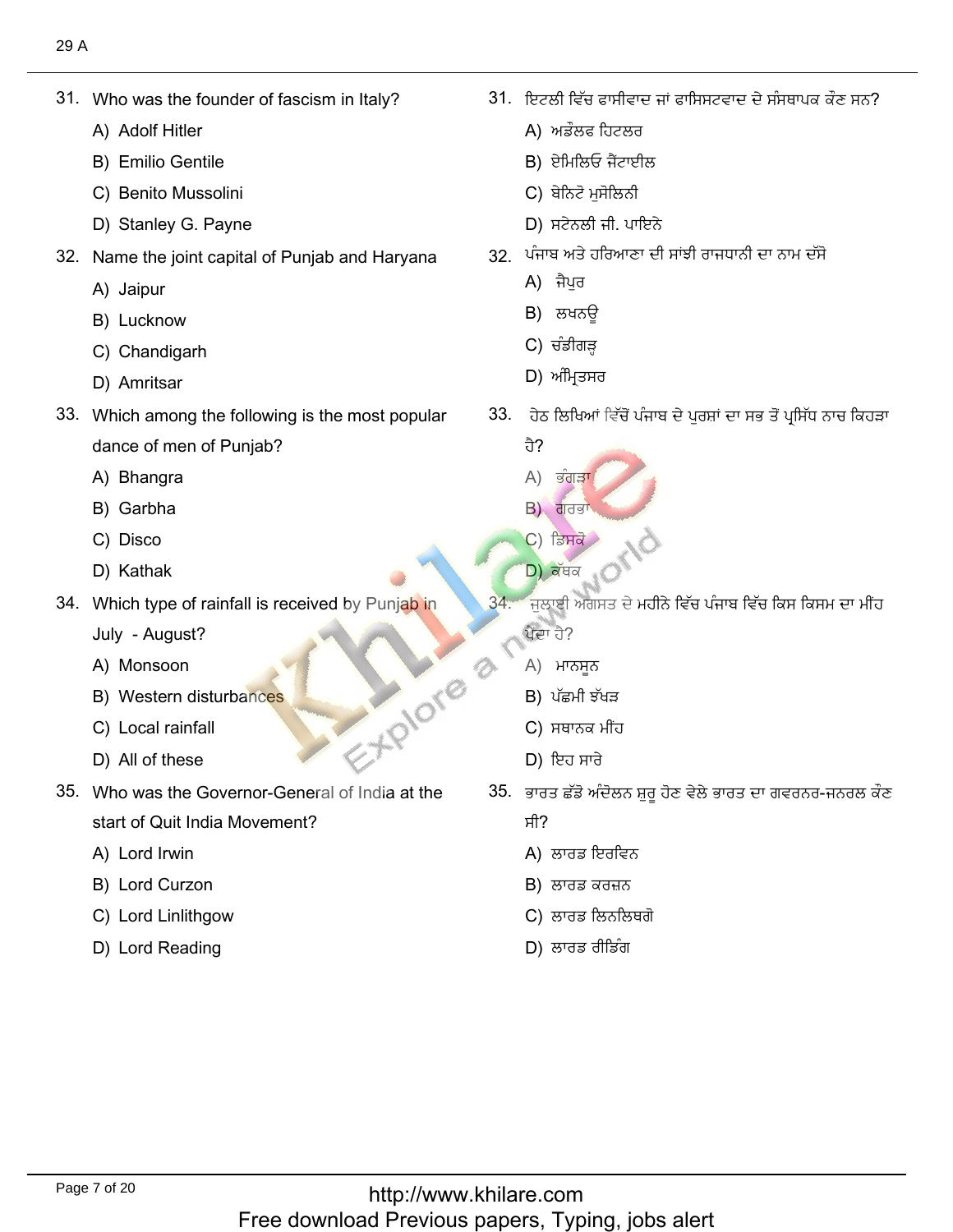36. What was the immediate cause for the first world war? ?<br>Assassination of Archduke Franz Ferdinand

36. What was the immediate cause for the first world

- of Austria<br>B) Attack on Poland
- 
- B) Attack on Poland<br>C) War between France and Rome War between France and Rome<br>War between England and Germanv
- $\frac{3}{2}$ , i.e. which of the following area of Punjab the following
- 37. In which of the following area of Punjab the largest number of<br>A) Ludhiana
	- A) Ludhiana
	- A) Ludhiana<br>B) Mandi Gobindgarh<br>C) Bathinda
	- C) Bathinda<br>D) Jalandhar
- طً٫يق 38. Teeyan festival is celebrated in which following
- 38. Teeyan festival is celebrated in which following months? months?<br>A) Phagan<br>B) Cheter
	-
	- B) Cheter B) Cheter<br>C) Sawan
	-
- C) Sawan<br>
D) Bhadron
- Which of the following crop is a Zaid crop?<br>
A) Maize<br>
B) Paddy
	-
	- B) Paddy
	- B) Paddy<br>C) Wheat
	- D) Watermelon
- 40. Property of a coil by virtue of which it opposes the change of current through it by inducing emf in itself is called in itself is called<br>A) Self-induction
	-
	- A) Self-induction<br>B) Mutual induction<br>C) Admittance
	- C) Admittance<br>D) Impedance
	-

Ξ

ُّهُ٬ في اللهُ عَنْدُ اللَّهُ عَنْدُ اللَّهُ عَنْدُ اللَّهُ عَنْدَ اللَّهُ عَنْدَ اللَّهُ عَنْدَ اللَّهُ٬ فَقُ

- $\overline{A}$ )  $\overline{A}$  $\mu$ ای اس $\epsilon$ ال
- B) ਪੋਲੈਂਡ 'ਤੇ ਹਮਲਾ
- $\bigcirc$ ) ਫਰਾਂਸ ਅਤੇ ਰੋਮ ਵਿਚਕਾਰ ਯੱਧ قِ الْمَرْكُويُّةِ بِيْنَ بِيْنَ بِيْنَ بِيْنَ بِيْنَ بِيْنَ بِيْنَ بِيْنَ بِيَانِ بِيْنَ بِيْنَ بِيْنَ بِيْنَ
- (D ី<sup></sup>'। ਇਗਲੰਡ ਅਤੇ ਜਰਮਨੀ ਵਿਚਕਾਰ ਯੁਧ
	- <u>37 ਪੰਜਾਬ ਦੀਆਂ ਹੇਠ ਲਿਖੀਆਂ ਕਿਹੜੀਆਂ ਥਾਂਵਾਂ ਵਿੱਚ ਸਭ ਤੋਂ ਵੱਧ</u> ਗਿਣਤੀ ਵਿੱਚ ਸਟੀਲ ਰੋਲਿੰਗ ਮਿਲਾਂ ਸਥਾਪਿਤ ਹਨ?
		-
		- ਗਿਣਤੀ ਵਿੱਚ ਸਟੀਲ<sup>਼</sup><br>A) ਲੁਧਿਆਣਾ<br>B) ਮੰਡੀ ਗੋਬਿੰਦਗੜ B) ਮੰਡੀ ਗੋ<br>C) ਬਠਿੰਡਾ
		-
- الْكَ الْكَرْسِيُّ مِنْ عَامَلِ مِنْ عَامَلِ مِنْ كَانَ مِنْ عَامَلِ مِنْ عَامَلِ مِنْ كَانَ مِنْ مَنْ عَامَلِ<br>وَاسْتَقِبْتُ مِنْ الْكَانَ مِنْ الْكَانَ مِنْ الْكَانَ مِنْ الْكَانَ مِنْ الْكَانَ مِنْ الْكَانَ مِنْ الْكَان
	- 38. ਤੀਯਾਂ ਤਿਉਹਾਰ ਹੇਠ ਲਿਖੇ ਕਿਹੜੇ ਮਹੀਨਿਆਂ ਵਿੱਚ ਮਨਾਇਆ ਜਾਂਦਾ
		- كٕزْمਹੈ?<br>A) ਫਾਗੁਨ<sup>੍ਹ</sup>ਿ <mark>A</mark>) ਫਾਗੂਨ।<br>B) ਚੈੱਤਰ
		-
		- B) ਚੈੱਤਰ<br>C) ਸਾਵਨ<br>D) ਭਾਦਰੋਂ
		- D) ਭਾਦਰੋਂ
	- 39. ਨਿਮਨਲਿਖਤ ਵਿੱਚੋਂ ਕਿਹੜੀ ਫਸਲ ਹਾੜ੍ਹੀ ਅਤੇ ਸਾਉਣੀ ਦੇ ਦਰਮਿਆਨ ਬੀਜੀ ਜਾਣ ਵਾਲੀ<br>A)ਾਮੱਕੀ
		- A) ਮੱਕੀ<br>B) <del>ਝੋਨ</del>ਾ
		- $B$ ) ਭੋਨਾ
		- B) ਝੋਨਾ<br>C) ਕਣਕ<br>D) ਤਰਬ**ਤ**
		-
- D) ਤਰਬੂਜ਼<br>40. ਕੰਡਲ ਦੀ ੳਸ ਵਿਸ਼ੇਸ਼ਤਾ ਨੰ ਕੀ ਕਿਹਾ ਜਾਂਦਾ ਹੈ ਜਿਸਦੇ ਦੇ ਕਾਰਨ ਇਹ ਕੁੰਡਲ ਦੀ ਉਸ ਵਿਸ਼ੇਸ਼ਤਾ ਨੂੰ ਕੀ ਕਿਹਾ ਜਾਂਦਾ ਹੈ ਜਿਸਦੇ ਦੇ ਕਾਰਨ ਇਹ<br>ਆਪਣੇ ਅੰਦਰ emf ਪ੍ਰੇਰਿਤ ਕਰਕੇ ਇਸ ਵਿੱਚੋਂ ਗੁਜਰਨ ਵਾਲੇ ਕਰੰਟ ਨੂੰ<br>ਬਦਲਣ ਤੋਂ ਰੋਕਦਾ ਹੈ? ਬਦਲਣ ਤੋਂ ਰੋਕਦਾ ਹੈ?<br>A) ਸੈ-ਪੇਰਣ
	- A) ਸ੍ਰੈ-ਪ੍ਰੇਰਣ
	- A) ਸ੍ਵੈ-ਪ੍ਰੇਰਣ<br>B) ਪਰਸਪਰ ਪ੍ਰੇਰਣ<br>C) ਪਰਵੇਸ਼
	- C) ਪਰਵੇਸ਼
	- D) ਪ੍ਰਤੀਰੁਕਾਵਟ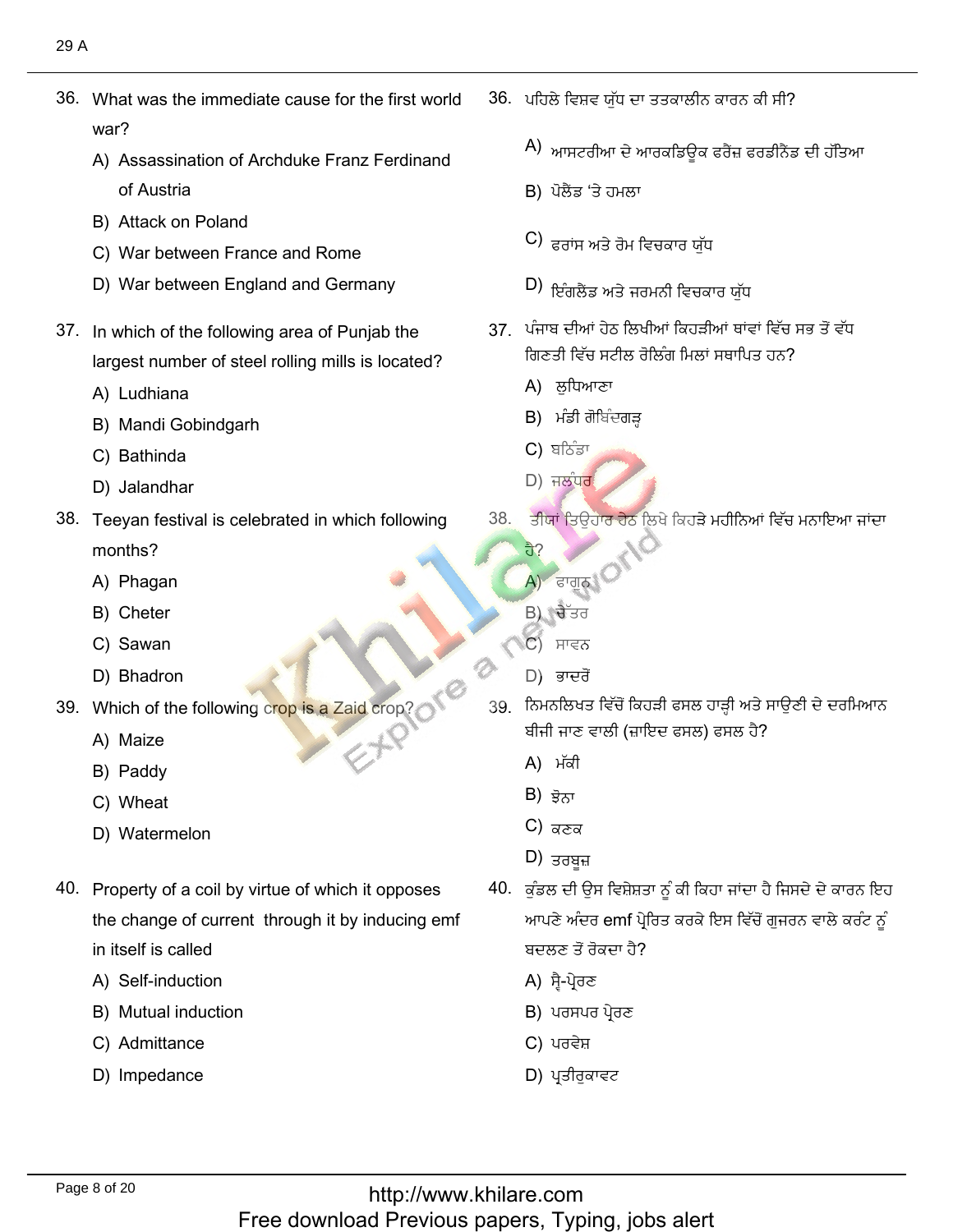41. Under Five Kingdom classification,

41. Under Five Kingdom classification,

Chlamydomonas and Chlorella belong to which

- of these kingdom<br>A) Animalia A) Animalia<br>B) Plantae
- 
- B) Plantae<br>C) Protista C) Protista<br>D) Fungi
- D) Fungi
- What was the perio<br>A) 1939-1945
	- A) 1939-1945<br>B) 1932-1940
	- B) 1932-1940<br>C) 1935-1947
	- C) 1935-1947<br>D) 1938-1948
	- D) 1938-1948
- 43. In which of the following state Bokaro Steel Plant is situated? is situated ?<br>A) Jharkhand<br>B) Bihar
	-
	- B) Bihar
	- B) Bihar<br>C) Gujarat
- C) Gujarat<br>
44. Which of the following are the following are the following are the following are the following are the following are the following are the following are the following are the following are the following are
- 44. Which of the following are the Big Three in the 2nd World War? S-FRIOTE
	- 2nd World War?<br>A) Roosevelt, Churchill , Stalin<br>B) Churchill, Hitler, Stalin
	- B) Churchill, Hitler, Stalin<br>C) Stalin. Hitler. Mussolini
	- C) Stalin, Hitler, Mussolini
- C) Stalin, Hitler, Mussolini<br>D) Hitler, Mussolini, Roosevelt
- 45. On which river has the Nagarjuna Sagar Dam been constructed?<br>A) River Covaba
	- A) River Coyaba<br>B) River Krishna
	- B) River Krishna
	- B) River Krishna<br>C) River Godavari<br>D) River Tapti
	-

ُْكٙوٙؼوًْٓذ ,يُْٕكئٗفكيذٔزئٍؿْطᴆلط٫ل 41. ?ਹਨ ؿق٫ٓنُ٫ ًْك ٔؿْطᴆل ُذٓ

ٍّيُّ أَيُّ أَيُّ مِنْ الْمُسْتَخِبِينَ بِهِ مِنْ الْمُسْتَخِبِينَ بِهِ مِنْ الْمُسْتَخِبِينَ بِهِ م

ਕਿਸ ਪ੍ਰਜਾਤੀ ਨਾਲ ਸੰਬੰਧਿਤ ਹਨ?

- ਕਿਸ ਪ੍ਰਜਾਤੀ ਨਾਲ<br>A) ਐਨੀਮੇਲੀਆ<br>B) ਪਲਾਂਟੀ
- B) ਪਲਾਂਟੀ
- в) ਪਲਾਟੀ<br>С) ਪ੍ਰੋਟਿਸਟਾ
- C) ਪ੍ਰੀਟਸਟਾ<br>D) ਫਫੂੰਦ ਜਾਂ ਕਾਈ
	- ?. ਦੂਜੇ ਵਿਸ਼ਵ ਯੁੱਧ ਦੀ ਮਿਆਦ<br> A) 1939-1945
		- A) 1939-1945<br>B) 1932-1940
		- B) 1932-1940<br>C) 1935-1947
		- C) 1935-1947<br>D) 1938-1948
		- D) 1938-1948
	- رية ਬਕਾਰ ਸਟੀਲ ਪਲ<br>A) ਲਾਜ਼ਮੰਤ
		-
		- A) ਡਾਰਖੰਡ<br>B) ਖ਼ਿਹਾਰ B) <sub>ਬਿਹਾਰ</sub>
		- ь) <sub>ਬਿਹਾਰ</sub><br>C) <sub>ਗੁਜਰਾਤ</sub>

. . .

- D) ਪੁੱਛਮੀ ਬੰਗਾ<mark>ਲ</mark>
- ਪਤਮਾ ਬਗਾਲ<br>, ਪਰ ਪ੍ਰਤਿਸ਼ਨਲਿਖਤ ਵਿੱਚੋਂ ਦੂਜੇ ਵਿਸ਼ਵ ਯੱਧ ਦੀਆਂ :<br>, ਪਰ ਪ੍ਰਤਿਸ਼ਨਲਿਖਤ ਵਿੱਚੋਂ ਦੂਜੇ ਵਿਸ਼ਵ ਯੱਧ ਦੀਆਂ : ੜੀਆਂ ਸਨ?
	- ਕਿਹੜੀਆਂ ਸਨ?<br>A) ਰੂਜ਼ਵੇਲਟ, ਚਰਚਿਲ, ਸਟਾਲਿਨ<br>B) ਚਰਚਿਲ. ਹਿਟਲਰ. ਸਟਾਲਿਨ
	- B) ਚਰਚਿਲ, ਹਿਟਲਰ, ਸਟਾਲਿਨ<br>C) ਸਟਾਲਿਨ. ਹਿਟਲਰ. ਮਸੋਲਿਨੀ
	- C) ਸਟਾਲਿਨ, ਹਿਟਲਰ, ਮੁਸੋਲਿਨੀ<br>D) ਹਿਟਲਰ. ਮਸੋਲਿਨੀ. ਰਜ਼ਵੇਲਟ
	- D) ਹਿਟਲਰ, ਮੁਸੋਲਿਨੀ, ਰੁਜ਼ਵੇਲਟ
	- יה סיסו**י**וסיה יי
		- ਨਾਗਅਰਜੁਨ ਸਾਗ<br>A) ਕੋਆਬਾ ਨਦੀ
		- A) ਕੋਆਬਾ ਨਦੀ<br>B) ਕ੍ਰਿਸ਼ਨਾ ਨਦੀ
		- B) ਕ੍ਰਿਸ਼ਨਾ ਨਦੀ<br>C) ਗੋਦਾਵਰੀ ਨਦੀ<br>D) ਤਾਮਾੜੀ ਨਦੀ
		-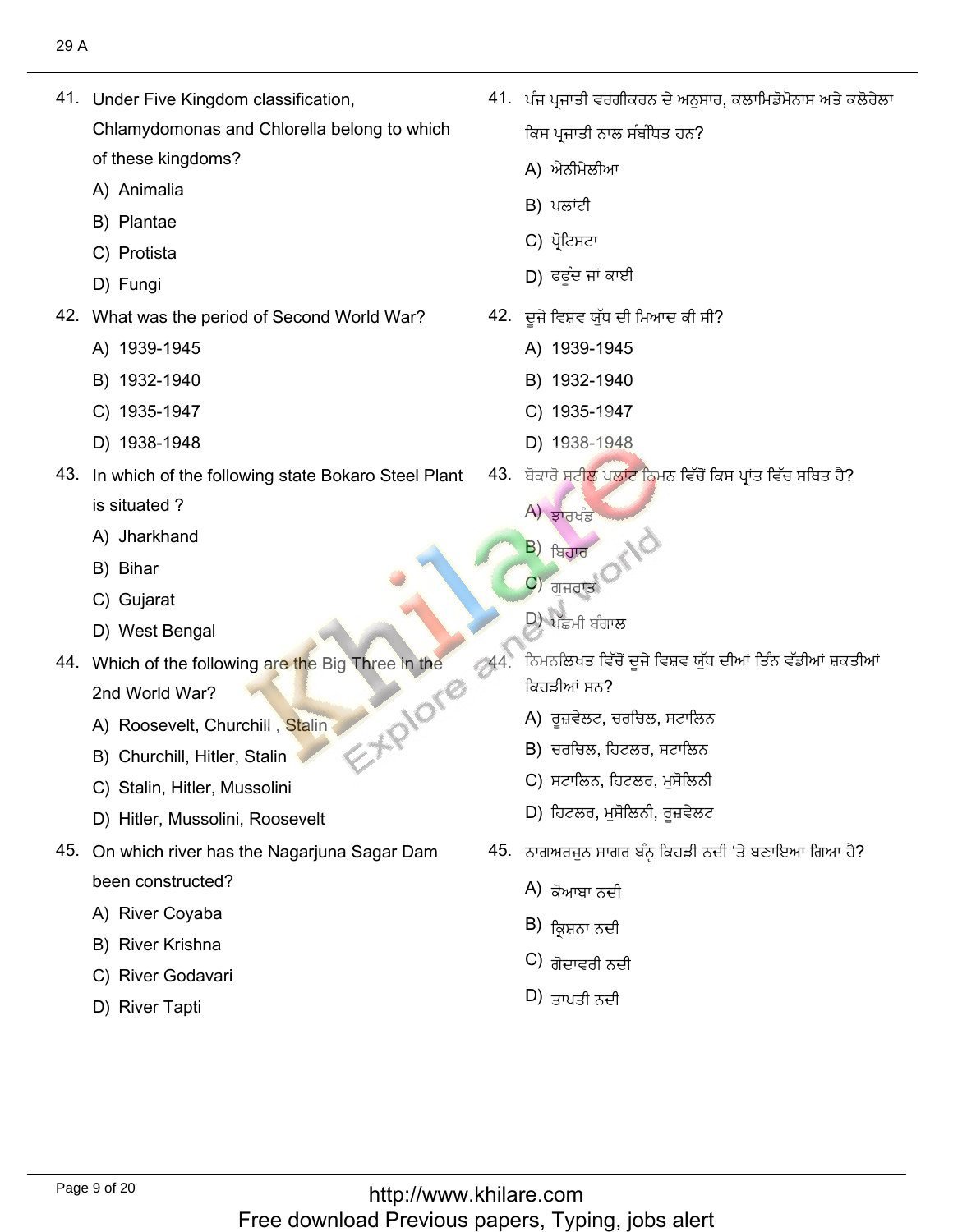46. Which one of the following describes a system of agriculture where a single crop is grown on a large area? large area?<br>A) Intensive Agriculture<br>B) Horticulture

 $\mathcal{A}(\mathcal{A})$  which one of the following describes a system of the following describes a system of

- 
- B) Horticulture
- B) Horticulture<br>C) Shifting Agriculture
- C) Shifting Agriculture<br>
D) Plantation Agriculture<br>
--
- The reaction, H<sub>2</sub>+Cl<sub>2</sub>→2HCl is:<br>A) An oxidation reaction
	- A) An oxidation reaction A) An oxidation reaction<br>B) A reduction reaction
	-
	- B) A reduction reaction<br>C) A combination reaction<br>D) An isomerisation reaction
	- D) An isomerisation reaction
- The term "New s<sub>.</sub><br>A) Aristotle
	- A) Aristotle
	- A) Aristotle<br>B) John Ray
	- B) John Ray<br>C) Julian Huxley<br>D) Engler
	- D) Engler
- 49. Italian Fascism gravitated to the right in which E-XPIOTO period? period?<br>A) The early 1920s<br>B) The early 1910s
	-
	- B) The early 1910s<br>C) The earlv 1940s
	-
	- C) The early 1940s<br>D) The earlv 1900s D) The early 1900s.
- 50. Copper wires are used for electrical connections. Why? y?<br>Because electrical resistivity for copper is
	-
	- high<br>B) Because electrical conductivity is low<br>C) Because electrical conductivity is high
	- C) Because electrical conductivity is high
	- Because electrical conductivity is high<br>Because both electrical resistivity is high and electrical conductivity is high

46. ਨਿਮਨਲਿਖਤ ਵਿੱਚੋਂ ਕਿਸ ਖੇਤੀ ਪਣਾਲੀ ਵਿੱਚ ਇੱਕ ਹੀ ਫਸਲ ਵੱਡੇ ਖੇਤ ٔؿٗرٔؾسُ٫

ؿٗرٗؼًٍُ٬مِٔذ٬بصًٍْٔٓ٬ؾᴆلٔؿٗرُذٓᶦصٍٓ٬ؿرًٓكوكٓ 46.

- ਵਿਚ ਉਗਾਈ ਜਾਵ<br>A) ਸੰਘਣੀ ਖੇਤੀ<br>B) ਬਾਰਾਬਾਨੀ
- $B$ ) ਬਾਗਬਾਨੀ
- B) ਬਾਗਬਾਨੀ<br>C) ਸਥਾਨਾਂਤਰਿਤ<br>D) <del>ਤੋਮਣ ਖੇਟ</del>ੀ
- $2<sub>0</sub>$  ,  $2<sub>0</sub>$ 
	- '. ਪ੍ਰਤੀਕਿਰਿਆ, H<sub>2</sub>+Cl<sub>2</sub>→2HCl :<br>A) ਇੱਕ ਆਕਸੀਕਰਨ ਪਤੀਕਿਰਿਆ ਹੈ
		- A) ਇੱਕ ਆਕਸੀਕਰਨ ਪ੍ਰਤੀਕਿਰਿਅ<br>B) ਇੱਕ ਅਵਕਰਨ ਪਤੀਕਿਰਿਆ ਹੈ
		- B) ਇੱਕ ਅਵਕਰਨ ਪ੍ਰਤੀਕਿਰਿਆ<br>C) ਇੱਕ ਸੰਯੋਜਨ ਪਤੀਕਿਰਿਆ ਹੈ
		- C) ਇੱਕ ਸੰਯੋਜਨ ਪ੍ਰਤੀਕਿਰਿਆ ਹੈ
- C) ਇੱਕ ਸੰਯੋਜਨ <sup>;</sup><br>D) ਇੱਕ ਸਮਪਰਿਸ יינוס איינוס האינוס האיניגנע של האינוס האיני האינוס האינו של  $\alpha$ 
	- , ਸ਼ਬਦ "ਨਵਾਂ ਵਰਟ<br>A) ਅਰਸਤ
		- <mark>A) ਅਰਸਤੂ</mark><br>B) ਜੁੱ<del>x ਤੇ</del>
		- $B)$  ਜਾੱਨ ਹੈ
		- B) ਜਾੱ<mark>ਨ ਰੋ</mark><br>C) ਜੂਲੀਅਨ ਹਕਸ<br>D) ਏਨਗਲਰ
		- $\ket{\text{D}}$  ਏਨਗਲਰ
		- ਿ ਕਿਸ ਕਾ صٍٓ٬ه٫يئٗفةਗਿਆ?<br>A) 1920 ਈ *ਦੇ* ਅਰੰਭ ਵਿੱਚ
			- A) 1920 ਈ. ਦੇ ਅਰੰਭ ਵਿੱਚ<br>B) 1910 ਈ. ਦੇ ਅਰੰਭ ਵਿੱਚ
			- B) 1910 ਈ. ਦੇ ਅਰੰਭ ਵਿੱਚ<br>C) 1940 ਈ. ਦੇ ਅਰੰਭ ਵਿੱਚ
			-
- C) 1940 ਈ. ਦੇ ਅਰੰਭ ਵਿੱਚ<br>D) 1900 ਈ. ਦੇ ਅਰੰਭ ਵਿੱਚ
	- 50. ਤਾਂਬੇ ਦੀਆਂ ਤਾਰਾਂ ਦੀ ਵਰਤੋਂ ਬਿਜਲੀ ਦੇ ਕਨੈਕਸ਼ਨ ਲਈ ਕੀਤੀ ਜਾਂਦੀ

ਹੈ। ਕਿਉਂ? ِ٘ذقٓئْؿذقٙئؿᴆلةًطنٔٓفٗنإْؿذٓᶳذٓ

- ੱ<br>A)ੀਕਉਂਕਿ ਤਾਂਬੇ ਦੀ ਬਿਜਲਈ ਪ੍ਰਤੀਰੋਧਕਤਾ ਅ
- A)ਾਕੁੁੱਕ ਤਾਬ ਦਾ ਬਿਜਲਈ ਪ੍ਰਤਾਰਧਕਤਾ ਅਧਿਰ<br>B)ੀਕਉਂਕਿ ਇਸਦੀ ਬਿਜਲਈ ਚਾਲਕਤਾ ਘੱਟ ਹੈ
- B)ਾਕੁੁੱਕ ਇਸਦਾ ਬਿਜਲਈ ਚਾਲਕਤਾ ਘਟ ਹ<br>C) ਕਿਉਂਕਿ ਇਸਦੀ ਬਿਜਲਈ ਚਾਲਕਤਾ ਅਧਿਕ ਹੈ
- С) ਕਿਉਂਕਿ ਇਸਦੀ ਬਿਜਲਈ ਚਾਰ<br>D) ਕਿਉਂਕਿ ਇਸਦੀ ਬਿਜਲਈ ਪ੍ਰਤ ਜਾਲਕਤਾ ਦੋਵੇਂ ਹੀ ਅਧਿਕ ਹਨ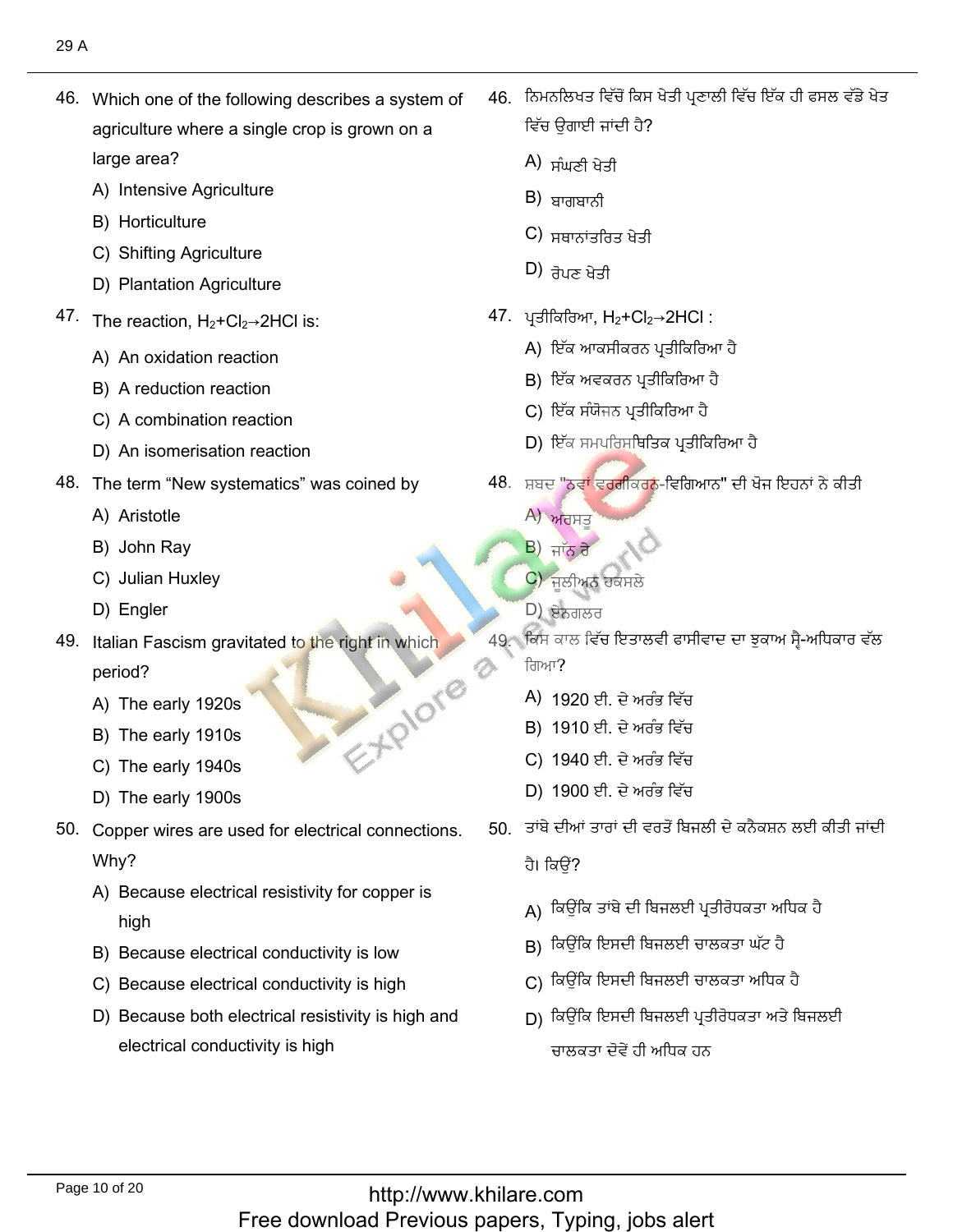What type of organisms<br>A) Acellular organisms

51. What type of organisms are Bacteria?

- A) Acellular organisms
- A) Acellular organisms<br>B) Prokaryotic Organisms<br>C) Monocellular Organisms
- C) Monocellular Organisms<br>D) Eukarvotic Organisms
- D) Eukaryotic Organisms
- 52. Which of these four maharatnas markets steel for the public<br>A) SAIL
	- A) SAIL
	- A) SAIL<br>B) BHEL<br>C) ONGC
	- C) ONGC<br>D) NTPC
	- D) NTPC
- What is the SI<br>A) Tesla
	- A) Tesla<br>B) Kelvin
	- B) Kelvin<br>C) mho
	- C) mho
- C) mho<br>D) Siemen
- 54. Brass is:
	- Brass is :<br>A) An alloy
	- A) An alloy<br>B) A radioactive element<br>C) A non-metal D) A metalloid
	- C) A non-meta<br>D) A metalloid
	-
- 55. Who is the President of NSWAI (National Solid Waste Association of India) in th<br>A) Dr. Amiva Kumar Sahu
	- A) Dr. Amiya Kuma<br>B) Dr. Amrita Sahu
	- B) Dr. Amrita Sahu<br>C) Dr. Sarita Sahu
	- C) Dr. Sarita Sahu<br>D) Dr. Lalit Sahu
	- D) Dr. Lalit Sahu
- Lime water is an aqueous s<br>A) Calcium carbonate
	- A) Calcium carbonate<br>B) Calcium chloride
	- B) Calcium chloride
	- B) Calcium chloride<br>C) Calcium hydroxide<br>D) Calcium bicarbonate
	-

. ਬੈਕਟੇਰੀਆ ਕਿਸ ਪ੍ਰ<br>A) ਅਕੋਸ਼ਿਕੀ ਜ਼ੀਵ

?كٍِٔطٗفيْذᴆلُذٓأيٗغذ٘ن 51.

- A) ਅਕੋਸ਼ਿਕੀ ਜੀਵ<br>B) ਮੋਕੇਰਿਓਟਿਕ ਜੀਵ
- B) ਪ੍ਰੋਕੇਰਿਓਟਿਕ ਜੀਵ<br>C) ਇੱਕ ਕੋਧਿਕੀ ਜੀਵ
- C) ਇੱਕ ਕੋਸ਼ਿਕੀ ਜੀਵ<br>D) ਸ਼ਕੇਰਿਓਟਿਕ ਜੀਵ
- D) ਯੂਕੇਰਿਓਟਿਕ ਜੀਵ
- 52. ਇਹਨਾਂ ਚਾਰ ਮਹਾਂਰਤਨਾਂ ਵਿੱਚੋਂ ਕਿਹੜਾ ਸਾਰਵਜਨਿਕ ਖੇਤਰ ਦੇ ਕਾਰਖਾਨਿਆਂ ਲਈ ਇਸਪ<br>A) ਚੇਲ/ਐਸਏਆਈਐਲ
	- Å) ਸੇਲ/ਐਸਏਆਈਐ<br>B) ਕੇਲ/ਸੀਐਜਈਐਲ
	- B) ਭੇਲ/ਬੀਐਚਈ<sup>,</sup><br>C) ਓਐਨ੍ਹੀਬੀ
	- C) ਓਐਨਜੀਸੀ<br>D) ਐਨਟੀਮੀਸ਼ੀ
	- $D$ ) ਐਨਟੀਪੀਸੀ
- ؛. ਚੁੰਬਕੀ ਖੇਤਰ ਦੀ<br>Å) ਟੇਸਲਾ
	- A) ਟੇਸਲਾ<br>B) <del>ਡੈ</del>ਲਟਿਨ
	- <mark>B) ਕੈਲਵਿਨ</mark><br>C) ਸੋ
	- **C**) 计 C) ਸੋ<br>D) ਸੀਮੇਨ ੍ਹ<sup>ਿ</sup>
- $\begin{CD}$ , ਸੀਮੇਨ $\begin{CD} 54. \end{CD}$  , ਪਿੱਤਲ ਇਕ:
	-
- ਪਿੱਤਲ ਇੱਕ:<br>A)ੀਮਿਸ਼ਰ ਧਾਤ ਹੈ
	- A) ਮਿਸ਼ਰ ਧਾਤ ਹੈ<br>B) ਰੇਡੀਓਐਕਟਿਵ<br>C) ਅਧਾਤ ਹੈ
	- C) ਅਧਾਤ ਹੈ
- C) ਅਧਾਤ ਹੈ<br>D) ਉਪਧਾਤ ਹੈ
- ;਼ ਸਾਲ 2013 ਵਿੱਚ ਐਨਐਸਡਬਲਿਊਏਆਈ (ਨੈਸ਼ ਐਸੋਸਿਏਸ਼ਨ ਆਫ ਇੰਡੀਆ) ਦ<br>A) ਤਾ. ਆਖਿਆ ਕੁਮਾਰ ਸਾਹ ਰੇਡੀਓਐਕਟਿਵ ਤੱਤ ਹੈ<br>ਅਧਾਤ ਹੈ<br>ਉਪਧਾਤ ਹੈ<br>ਉਪਧਾਤ ਹੈ<br>ਸੇਏਸ਼ਨ ਆਫ ਇੰਡੀਆ) ਦਾ ਪ੍ਰਾ<br>ਸੇਏਸ਼ਨ ਆਫ ਇੰਡੀਆ) ਦਾ ਪ੍ਰਾ<br>ਡਾ. ਅਮ੍ਰਿਤਾ ਸਾਹੂ<br>ਡਾ. ਸਰਿਤਾ ਸਾਹੂ<br>ਡਾ. ਸ਼ਰਿਤਾ ਸਾਹੂ<br>ਜ਼ੋਲੀਅਮ ਕਾਰਬੋਨੇਟ<br>ਕੈਲਸ਼ੀਅਮ ਕਾਰਬੋਨੇਟ<br>ਕੈਲਸ਼ੀਅਮ ਕਾਰਬੋਨੇਟ
	- A) ਡਾ. ਆਮਿਆ ਕੁਮ<br>B) ਤਾ. ਅੰਮਿਤਾ ਸਾਹ
	- B) ਡਾ. ਅੰਮ੍ਰਿਤਾ ਸਾਹੂ<br>C) ਤਾ. ਸਰਿਤਾ ਸਾਹ
	- C) ਡਾ. ਸਰਿਤਾ ਸਾਹੂ<br>D) ਤਾ. ਲਲਿਤ ਸਾਹ
	- D) ਡਾ. ਲਲਿਤ ਸਾਹੁ
	- i. ਸ਼ਕੰਜਵੀ ਜਾਂ ਨਿੰਬੂ ਵਾਲਾ ਪ<br>A) ਕੈਲਸ਼ੀਅਮ ਕਾਰਬੋਨੇਟ
		- A) ਕੈਲਸ਼ੀਅਮ ਕਾਰਬੋਨੇਟ<br>B) ਕੈਲਸ਼ੀਅਮ ਕਲੋਰਾਈਡ
		-
		- B) ਕੈਲਸ਼ੀਅਮ ਕਲੋਰਾਈਡ<br>C) ਕੈਲਸ਼ੀਅਮ ਹਾਈਡ੍ਰੋਆਕਸਾਾ<br>D) ਕੈਲਸ਼ੀਅਮ ਬਾਇਕਾਰਬੋਨੇਟ
		-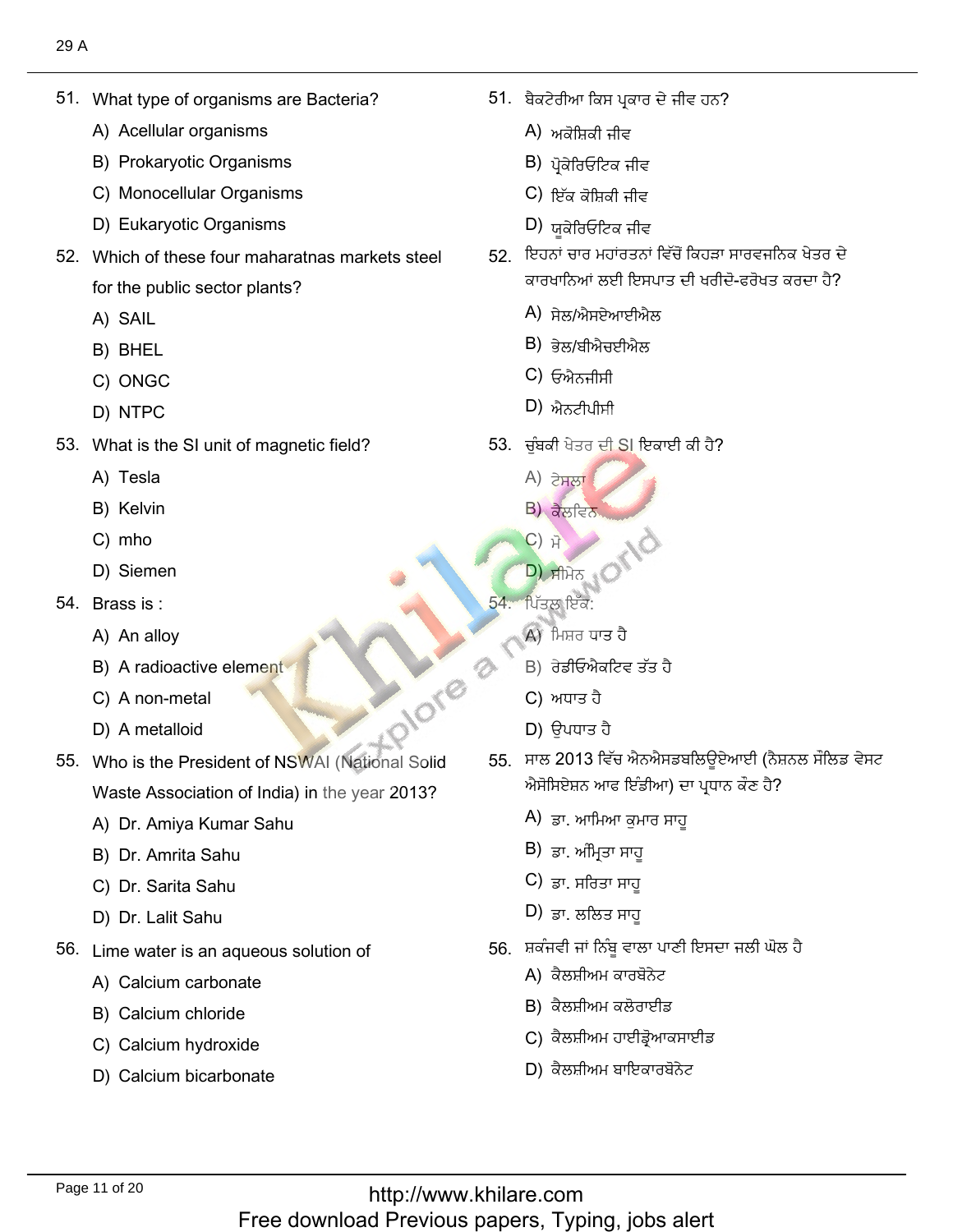The acid prese<br>A) Acetic acid

57. The acid present in an antís sting is :

- A) Acetic acid
- A) Acetic acid<br>B) Methanoic acid<br>C) Citric acid
- C) Citric acid
- C) Citric acid<br>D) Tartaric acid
- 58. What is the angle between the geographic meridian and the magnetic meridian at a place is called?
	- called?<br>A) Magnetic Declination<br>B) Magnetic Inclination
	- B) Magnetic Inclination
	- Magnetic Inclination<br>Horizontal component of earth's magnetic
	- field<br>D) Magnetic dipole
- Where was first<br>A) Europe
	- A) Europe<br>B) Asia
	- B) Asia
	- B) Asia<br>C) Africa
- C) Africa<br>
D) America
- St.Plore What is the S. I ur<br>A) Coulomb
	- A) Coulomb<br>B) Ampere
	- B) Ampere<br>C) Ohm
	- C) Ohm<br>D) Tesla
	- D) Tesla
- 61. The cost of production of a product in a particular year is Rs.600, divided between material, labour and overheads in the ratio 4:5:3. What will be the marked price if the profit is equal to 10% of<br>A) Rs.610
	- A) Rs.610
	- A) Rs.610<br>B) Rs.625<br>C) Rs.675
	- C) Rs.675<br>D) Rs.650
	-

'. ਕੀੜੀ ਦੇ ਡੰਗ ਵਿੱਚ f<br>A) ਐਸਟਿਕ ਅਮਲ

 $\mathcal{L}^{\mathcal{L}}$ , the set of the set of the set of the set of the set of the set of the set of the set of the set of the set of the set of the set of the set of the set of the set of the set of the set of the set of the se

- A) ਐਸਟਿਕ ਅਮਲ
- A) ਐਸਟਿਕ ਅਮਲ<br>B) ਮੈਥੇਨਾਇਕ ਅਮਲ<br>C) ਸਾਇਟਿਕ ਅਮਲ
- C) ਸਾਇਟ੍ਰਿਕ ਅਮਲ<br>D) ਟਾਰਟਰਿਕ ਅਮਲ
- 
- اً D) ਟਾਰਟਰਿਕ ਅਮਲ<br>58. ਕਿਸੇ ਸਥਾਨ ਦੇ ਭੁਗੋਲਿਕ ਮੱਧਿਆਨ ਅਤੇ ਚੁੰਬਕੀ ਮੱਧਿ<sup>,</sup> ਕੌਣ ਨੂੰ ਕੀ ਕਿਹਾ ਜਾਂਦਾ ਹੈ?
	- $(A)$ ਚੰਬਕੀ ਪਤਨਸ਼ੀਲਤਾ تْ تُسْخُطُ عَلَيْهِ مِنْ الْمُسْتَخِطِ عَلَيْهِ مِنْ الْمُسْتَخِطِ عَلَيْهِ مِنْ الْمُسْتَخِطِ عَلَيْهِ مِنْ<br>مُسْتَخِطِ عَلَيْهِ مِنْ الْمُسْتَخِطِ عَلَيْهِ مِنْ الْمُسْتَخِطِ عَلَيْهِ مِنْ الْمُسْتَخِطِ عَلَيْهِ مِنْ ا
	- $\vert$ B) ਚੰਬਕੀ ਝਕਾਉ زْهِ إِذَا إِنَّهُمْ إِذْ يَعْلَى الْعَامِرِينَ بِهِ إِلَى الْعَامِرِينَ بِهِ الْعَامِرِينَ بِهِ الْعَامِرِينَ<br>الْعَامِرِينَ بِهِ الْعَامِرِينَ بِهِ الْعَامِرِينَ بِهِ الْعَامِرِينَ بِهِ الْعَامِرِينَ بِهِ الْعَامِرِينَ ب
	- (C  $\overline{a}$ أَعام المقام المقام المقام المقام المقام المقام المقام المقام المقام المقام المقام المقام المقام المقام المقام ا
- D) ਚੰਬਕੀ ਦੋ-ਧਰਵ  $\mathcal{L}$  , the state  $\mathcal{L}$ 
	- ليٖى (A
		- A) ਯਰਪ
		- A) ਯੂਰਪ<br>B) ਏਸ਼ੀਆ
		- <mark>B</mark>) ਏਸ਼ੀਆ<br>C) ਅਫਰੀਕਾ
- C) ਅਫਰੀਕਾ<br>D) ਅਮਰੀਕਾ
	- <sup>)</sup>.ਂ ਬਿਜਲੀ ਦੇ ਕਰੰਟ<sup>਼</sup><br>A) ਕਲੰਬ
		- A) ਕਲੰਬ
		- A) ਕੂਲੰਬ<br>B) ਐਮਪੀਅਰ<br>C) <del>ਓ</del>ਜ਼ਮ
		- C) ਓਹਮ<br>D) <del>੭ੇਲ</del>਼ਸ਼ਾ
		-

D) ਟੇਲਸਾ<br>61. ਕਿਸੇ ਵਿਸ਼ਿਸ਼ਟ ਸਾਲ ਵਿੱਚ ਇੱਕ ਉਤਪਾਦ ਦੀ ਉਤਪਾਦਨ ਲਾਗਤ ਪਹਿਲੇ ਵਿਸ਼ਵ ਯੁੱਧ ਦਾ ਕੇਂਦਰ ਕਿੱਥੇ ਸੀ?<br><sup>(2)</sup> ਯੂਰਪ<br>(2) ਅਫਰੀਕਾ<br>(2) ਅਫਰੀਕਾ<br>ਪਿਜਲੀ ਦੇ ਕਰੰਟ ਦੀ S. I ਇਕਾਈ ਕੀ ਹੈ?<br>(4) ਕੂਲੰਬ<br>(2) ਐਮਪੀਅਰ<br>(2) ਓਹਮ<br>(2) ਟਿਲਸਾ<br>(2) ਟੇਲਸਾ<br>(2) ਟੇਲਸਾ

ਤਪਾਦਨ ਲਾਗਤ<br>ਤਪਾਦਨ ਲਾਗਤ<br>ਪਰਲੇ ਖਰਚੇ ਵਿੱਚ

600 ਰੁ. ਹੈ, ਜੋ ਕਿ ਸਮੱਗਰੀ, ਮਜ਼ਦੂਰੀ ਅਤੇ ਉੱਪਰਲੇ ਖਰਚੇ ਵਿੱਚ<br>4:5:3 ਦੇ ਅਨੁਪਾਤ ਵਿੱਚ ਵੰਡੀ ਹੋਈ ਹੈ। ਜੇਕਰ ਲਾਭ ਮਜ਼ਦੂਰੀ ਲਾਗਤ

- ਦੇ 10% ਦੇ ਬਰਾਬਰ ਹੈ, ਤਾਂ ਉਤਪਾਦ ਦਾ ਬਜ਼ਾਰ ਮੁੱਲ ਕਿੰਨਾ ਹੋਵੇਗਾ?
- 
- ਦ 10% ਦ ਬਰਾ<br>A) 610 ਰੁ.<br>B) 625 ਰੁ.<br>C) 675 ਰੁ.<br>D) 650 ਰੁ.
- C) 675 ਰੁ.
-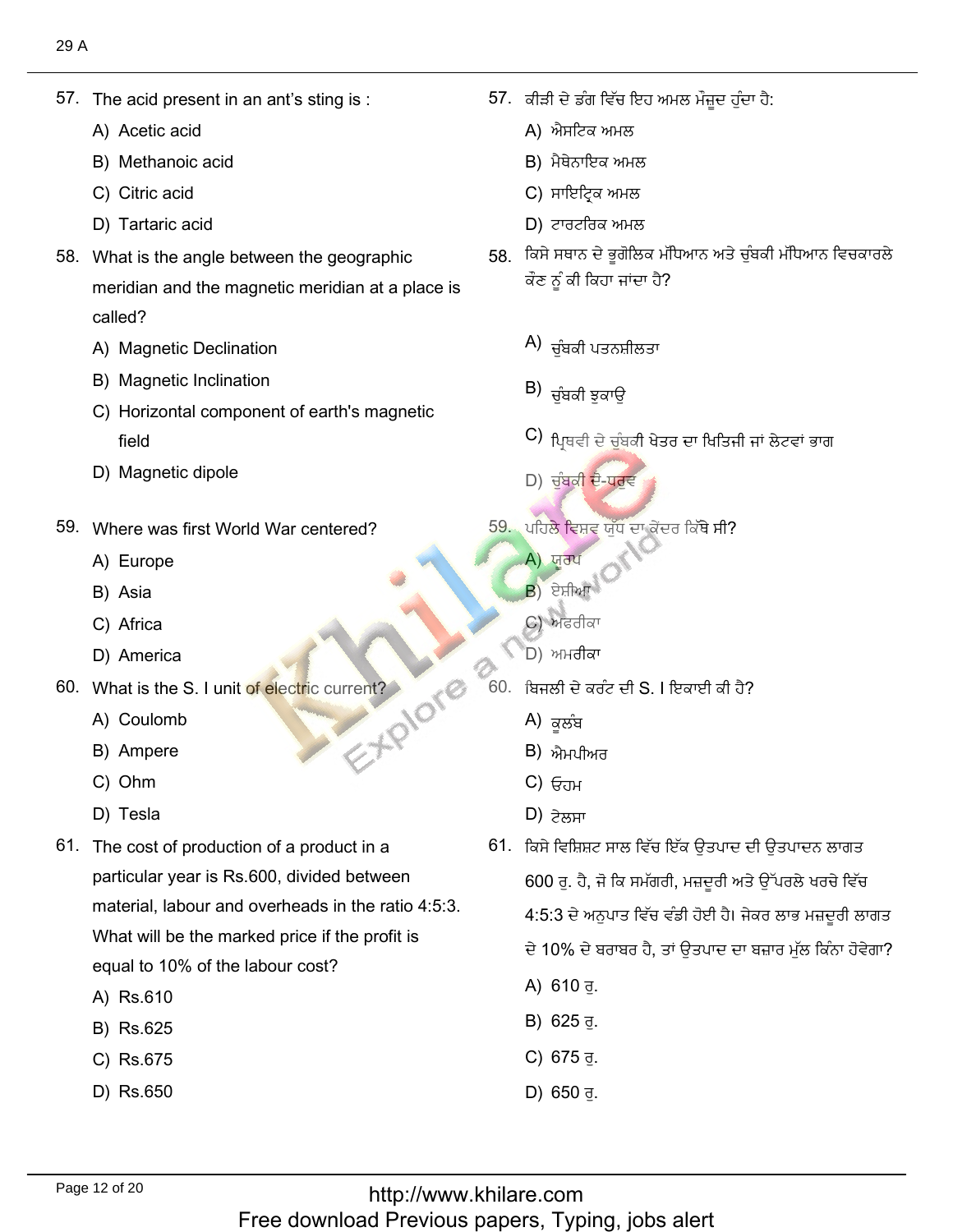- 62. The average of 20 numbers is 23.25. The average of first 9 numbers is 21.34 and the average of the last 12 numbers is 24.01. Find the 9th number?
	- A) 13.18
	- B) 15.18
	- C) 15.28
	- D) 15.81
- 63. A diver dives to a depth of 650ft into the sea and ascends 405ft. What is his position?
	- A) 245ft below the sea level
	- B) 1055ft below the sea level
	- C) 145ft below the sea level
	- D) 245ft above the sea level
- 64. The population of a city has increased to 105% of its value last year. If the population this year is 3.15 lakhs, what was last year's population?
	- A) 3.5 lakhs
	- B) 3.25 lakhs
	- C) 4 lakhs
	- D) 3 lakhs
- 65. Divide 102 into two parts such that one third part of the first and the three-fifth part of the second are in the ratio 4:3. Find the two numbers?
	- A) 52, 50
	- B) 72, 30
	- C) 70, 32
	- D) 56, 46
- 66. Simplify:  $t/2$  +  $2t^2$  +  $t$  +  $5/6$  + 1 +  $t^2/3$  = ?
	- A)  $t^2/6 + t/12 + 11/6$
	- B)  $7t^2/2 + 3t/3 + 11/6$
	- C)  $7t^2/3 + 3t/2 + 11/6$
	- D)  $7t^2/3 + 3t/2 + 1/6$
- 62. 20 ਸੰਖਿਆਵਾਂ ਦਾ ਔਸਤ 23.25 ਹੈ। ਪਹਿਲੀਆਂ 9 ਸੰਖਿਆਵਾਂ ਦਾ ਔਸਤ 21.34 ਹੈ ਅਤੇ ਪਿਛਲੀਆਂ 12 ਸੰਖਿਆਵਾਂ ਦਾ ਔਸਤ 24.01
	- ਹੈ। 9ਵੀਂ ਸੰਖਿਆ ਪਤਾ ਕਰੋ।
	- A) 13.18
	- B) 15.18
	- C) 15.28
	- D) 15.81
- 63. ਇੱਕ ਗੋਤਾਖੋਰ ਸਮੁੰਦਰ ਵਿੱਚ 650 ਫੁੱਟ ਦੀ ਗਹਿਰਾਈ ਤਕ ਡੂਬਕੀ ਲਗਾਉਂਦਾ ਹੈ ਅਤੇ 405 ਫੱਟ ਉੱਪਰ ਆਉਂਦਾ ਹੈ। ਉਸਦੀ ਸਥਿਤੀ ਕੀ ਹੈ?
	- A) ਸਮੁੰਦਰੀ ਤਲ ਤੋਂ 245 ਫੁੱਟ ਹੇਠਾਂ
	- B) ਸਮੁੰਦਰੀ ਤਲ ਤੋਂ 1055 ਫੱਟ ਹੇਠਾਂ
	- C) ਸਮੁੰਦਰੀ ਤਲ ਤੋਂ 145 ਫੁੱਟ ਹੇਠਾਂ
	- D) ਸਮੁੰਦਰੀ ਤਲ ਤੋਂ 245 ਫੁੱਟ ਉੱਪਰ
- 64. ਕਿਸੇ ਸ਼ਹਿਰ ਦੀ ਜਨਸੰਖਿਆ ਵਿੱਚ ਪਿਛਲੇ ਸਾਲ ਦੀ ਤੁਲਨਾ ਵਿੱਚ
	- 105% ਦਾ ਵਾਧਾ ਹੋਇਆ। ਜੇਕਰ ਇਸ ਸਾਲ ਦੀ ਜਨਸੰਖਿਆ 3.15
		- ਲੱਖ ਹੈ. ਤਾਂ ਪਿਛਲੇ ਸਾਲ ਇੱਥੋਂ ਦੀ ਜਨਸੰਖਿਆ ਕਿੰਨੀ ਸੀ?
	- A) 3.5 ਲੱਖ
	- B) 3.25 ਲੱਖ
	- C) 4 ਲੱਖ

EXPIORE 2

- D) 3 ਲੱਖ
- 65. 102 ਨੂੰ ਦੋ ਭਾਗਾਂ ਵਿੱਚ ਇਸ ਪ੍ਰਕਾਰ ਵੰਡੋ ਕਿ ਪਹਿਲੇ ਭਾਗ ਦਾ ਇੱਕ ਤਿਹਾਈ ਭਾਗ ਅਤੇ ਦੂਜੇ ਭਾਗ ਦੇ ਤਿੰਨ ਗੁਣਾ ਦੇ ਪੰਜਵੇਂ ਭਾਗ ਦਾ ਅਨੁਪਾਤ 4:3 ਹੋਵੇ। ਦੋਵੇਂ ਸੰਖਿਆਵਾਂ ਪਤਾ ਕਰੋ?
	- A) 52, 50
	- B) 72, 30
	- C) 70, 32
	- D) 56, 46
- 66. ਸਰਲ ਕਰੋ: t/2 + 2t<sup>2</sup> + t + 5/6 + 1 + t<sup>2</sup>/3 = ?
	- A)  $t^2/6 + t/12 + 11/6$
	- B)  $7t^2/2 + 3t/3 + 11/6$
	- C)  $7t^2/3 + 3t/2 + 11/6$
	- D)  $7t^2/3 + 3t/2 + 1/6$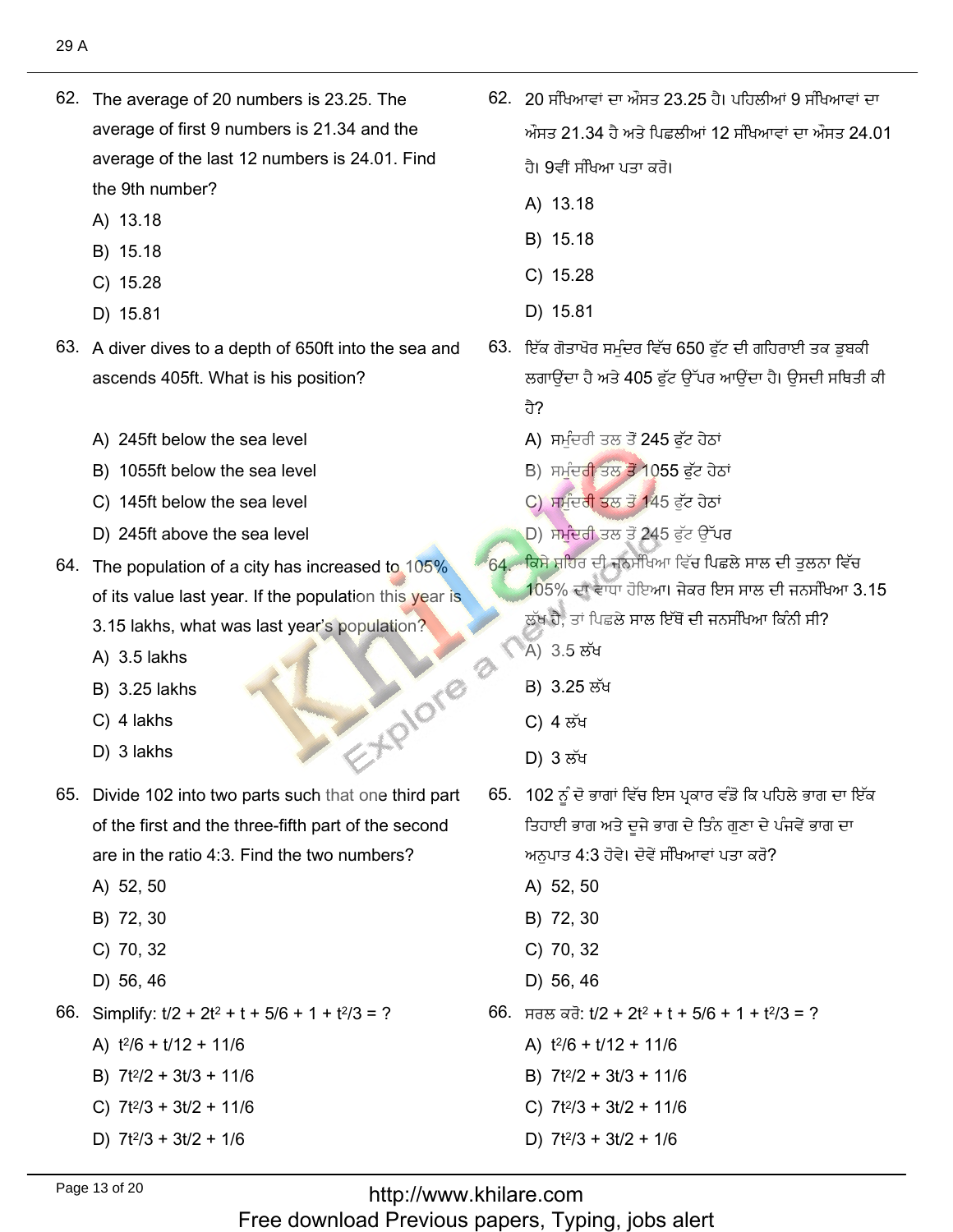67. 50 trs solution contains milk and water in the ratio 2:3. How much water should be added to bring the ratio<br>A) 10ltrs

67. 50ltrs solution contains milk and water in the

- A) 10ltrs<br>B) 5ltrs
- B) 5ltrs
- B) 5ltrs<br>C) 20ltrs<br>D) 21ltrs
- D) 21 ltrs
- 68. What strength of 30ml alcohol should be added to 15ml of 40% alcohol to get an average strength of 20<br>A) 12%
	- A) 12%<br>B) 15%
	- B) 15%
	- B) 15%<br>C) 10%<br>D) 8%
	- D) 8%
- 69. Which of these cannot be the product of three consecutive<br>A) 336
	- A) 336<br>B) 232
	- B) 232 B) 232<br>C) 120
	-
- C) 120<br>D) 1320
- 70. What is the middle number of the three numbers which are in the ratio  $5:3:4$  and sum of whose squares is:<br>A) 36
	- A) 36<br>B) 24
	- B) 24
	- B) 24<br>C) 25<br>D) 30
	-

, 50 ਲਿਟਰ ਘੋਲ ਵਿੱਚ ਦੱਧ ਅਤੇ ਪਾਣੀ ਦਾ ਅਨੁਪਾਤ 2:3 ਹੈ। ਉਸ .<br>ਘੋਲ ਵਿੱਚ ਕਿੰਨਾ ਪਾਣੀ ਹੋਰ ਦਾ ਅਨੁਪਾਤ 2:5<br>A) 10 ਲਿਟਰ

ُتِّ 2:3 مِنْ 2:3 مِنْ 2:3 مِنْ 2:3 مِنْ 2:3 مِنْ 2:3 مِنْ 2:3 مِنْ 2:3 مِنْ 2:3 مِنْ 2:3 مِنْ 2:3 مِنْ 2:3 مِ

- A) 10 ਲਿਟਰ<br>B) 5 ਲਿਟਰ
- B) 5 ਲਿਟਰ
- B) 5 ਲਿਟਰ<br>C) 20 ਲਿਟਰ
- **D) 21 ਲਿਟਰ** أَصٍّ مِنْ الأَصْحَابِ الْمَسَوِّينَ فِي الْمَسْتَخْفَرَ فِي الْمَسْتَخْفَضَ بِيَا مِنْ الْمَسْتَخْفَضَ بِيَا
	- $3.40\%$  ਅਲਕੋਹਲ ਵਾਲੇ 15ਮਿਲੀ ਮਿਸ਼ਰਣ ਵਿੱਚ  $30$ ਮਿਲੀ ਅਲਕੋਹ ਦੀ ਕਿੰਨੀ ਮਾਤਰਾ ਮਿਲਾਈ ਜ ਔਸਤ ਮਾਤਰਾ 20'<br>A) 12%
		- A) 12%<br>B) 15%
		-
		- B) 15%<br>C) 10%  $\begin{array}{c} C) 10\% \\ D) 8\% \end{array}$
- $D)$  8%
	- 69. ਇਨ੍ਹਾਂ ਵਿੱਚੋਂ ਕਿਹੜੀ ਸੰਖਿਆ ਤਿੰਨ ਕ੍ਰਮਿਕ ਪੂਰਨ ਸੰਖਿਆਵਾਂ ਦਾ ਗੁਣਨ ਫਲ ਨਹੀਂ ਹੋ ਸਕੂ<br>A) 336
		- $(A) 336$  $(A)$  336
		-
		- B) 232<br>C) 120
- D) 1320  $\Box$ ) 1320
	- )़ ਕਿਸੇ ਤਿੰਨ ਸੰਖਿਆਵਾਂ ਦੇ ਵਿਚਕਾਰਲੀ ਸੰਖਿਆ ਕੀ ਹੋਵੇਗੀ ਜਿਨ੍ਹਾਂ ਦਾ ਅਨਪਾਤ 5:3:4 ਹ<u>ੈ</u>
		- ਹੈ?
		- ਹੈ?<br>A) 36<br>B) 24
		- B) 24<br>C) 25
		- C) 25<br>D) 30
		-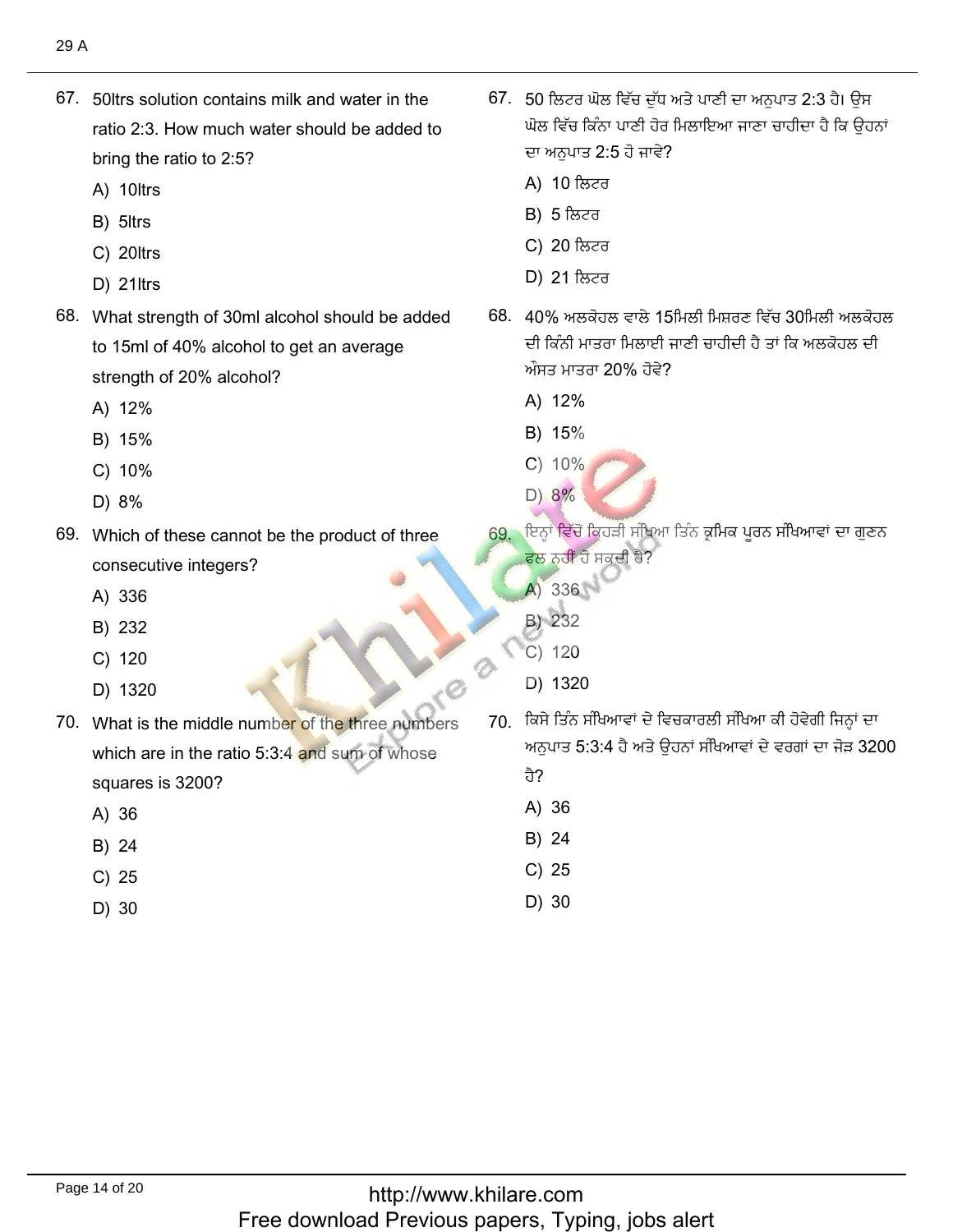71. Fill in the blanks with correct option:

71. Fill in the blanks with correct option:

After spending a month in hospital, her health is improving  $\_$ 

- improving \_\_\_\_\_\_\_\_<br>A) in line with
- A) in line with<br>B) by leaps and bounds<br>C) for better or for worse
- C) for better or for wor<br>D) all and sundrv
- D) all and sundry
- 72. Fill in the blanks with correct option:

My favourit<br>A) an

- $A)$  an
- A) an<br>B) the<br>C) a
- $C$ ) a
- C) a<br>D) no article
- 73. Find the synonym of the question word: **Blaze** 
	- Blaze<br>A) Flame<br>B) Warm
	- B) Warm<br>C) Heat
	- C) Heat<br>D) Fume
	- D) Fume
- 74. Fill in the blanks with correct option: It didn't rain the whole day.  $I$

brought the<br>A) couldn't

- A) couldn't<br>B) should
- B) should<br>C) won't
- C) won't
- C) won't<br>D) needn't
- 75. Fill in the blanks with correct option: We can give the money to charity  $\overline{\phantom{a}}$ 
	- spending it to wat<br>A) in light of
	- A) in light of
	- A) in light of<br>B) in league with
	- B) in league with<br>C) on the contrary to<br>D) in lieu of
	-

76. Find the synonym of the question word:

76. Find the synonym of the question word:

Mighty

- Mighty<br>A) Strong<br>B) Feeble
- B) Feeble
- B) Feeble<br>C) Feathery
- D) Adventurous
- 77. Fill in the blanks with correct option:
	- \_\_\_\_\_\_\_ you \_\_\_\_\_\_t<br>A) Are. feeling
	- A) Are, feelin<br>B) Have, felt
	- B) Have, felt
	- B) Have, felt<br>C) Would, feel<br>D) Did, feel
	- D) Did, feel
- 78. Identify the plural form of the given word:
	- Woman
	- Woman<br>A) Women
	- A) Women<br>B) Womens
	- B) Womens<br>C) Woman**s**
- **19. Fill in the blanks with correct options** with correct options with correct options with correct options with correct options with correct options with correct options with correct options with correct options with cor
	- 79. Fill in the blanks with correct option: I don't know if he plays tennis now. He

when he wa<br>A) used to

- A) used to<br>B) mav
- B) may B) may<br>C) might
- 
- C) might<br>D) should
	- 80. Identify the plural form of the given word: Radio
		- Radio<br>A) Radioes<br>B) Radios
		- B) Radios
		- B) Radios<br>C) Radioess<br>D) Radioss
		-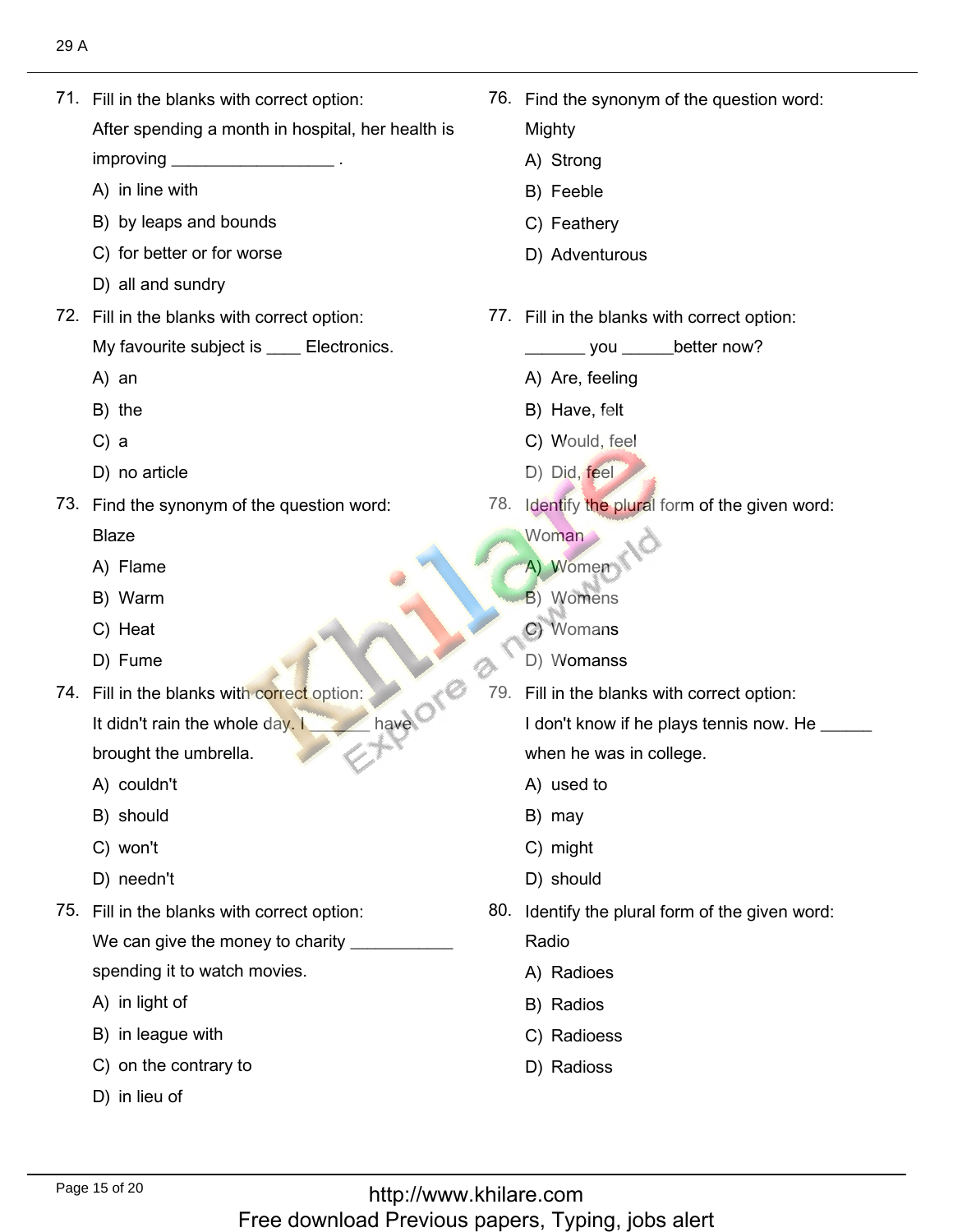| 29 A |                                                       |     |                                                                      |
|------|-------------------------------------------------------|-----|----------------------------------------------------------------------|
|      | 81. Fill in the blanks with correct option:           | 87. | "ਬਹੁਤ ਗੁੱਸੇ ਵਿਚ ਆਉਣਾ" ਇਨ੍ਹਾਂ ਵਿਚੋਂ ਕਿਸ ਮੁਹਾਵਰੇ<br>ਲਈ ਵਰਤਿਆ ਜਾਂਦਾ ਹੈ? |
|      | We should start now. The rain                         |     | A) ਅਸਮਾਨੀ ਗੋਲਾ ਪੈਣਾ                                                  |
|      | already.                                              |     | B) ਅੱਖਾਂ ਵਿਚ ਚਰਬੀ ਆਉਣਾ                                               |
|      | A) would stop                                         |     | C) ਅੱਗ ਵਰਨਾ                                                          |
|      | B) is stopping                                        |     | D) ਅੱਖਾਂ ਵਿਚ ਲਹੁ ਉਤਰਨਾ                                               |
|      | C) had stopped                                        |     |                                                                      |
|      | D) has stopped                                        |     |                                                                      |
|      | 82. Fill in the blanks with correct option:           |     | 88. "ਗੰਦ" ਸ਼ਬਦ ਦਾ ਅਰਥ ਹੈ?                                            |
|      | The rats_________ all the wires, every now and then.  |     | A) ਕੁੜਾ ਕਰਕਟ                                                         |
|      | A) cutted up                                          |     | B) ਮਹਿਕ                                                              |
|      | B) cut ups                                            |     | C) ਮੈਲਾ                                                              |
|      | C) cuts up                                            |     | D) ਮਟਮੈਲਾ                                                            |
|      | D) cut up                                             |     |                                                                      |
|      | 83. Fill in the blanks with correct option:           |     | 89. ਟੀਮ ਕਿਹੜਾ ਨਾਂਵ ਹੈ?                                               |
|      | Could you lend me __ few hundred rupee notes?         |     | A) ਖਾਸ ਨਾਂਵ                                                          |
|      | $A)$ a                                                |     | B) ਜਾਤੀ ਵਾਚਕ ਨਾਂਵ                                                    |
|      | B) an                                                 |     | C) ਵਸਤੂ ਵਾਚਕ ਨਾਂਵ                                                    |
|      | $C)$ the                                              |     | D) ਇਕੱਠਵਾਚਕ ਨਾਂਵ                                                     |
|      | D) no article                                         |     |                                                                      |
|      | 84. Identify the plural form of the given word: Beach | 90. | "ਉਂਗਲ ਕਰਨਾ" ਮੁਹਾਵਰੇ ਦਾ ਅਰਥ ਹੈ?                                       |
|      | EXPIDE<br>A) Beachos                                  |     | A) ਮੂਰਖ ਬਨਾਉਣਾ                                                       |
|      | B) Beaches                                            |     | B) ਦੋਸ਼ ਲਾਉਣਾ                                                        |
|      | C) Beachess                                           |     | C) ਧੋਖਾ ਦੇਣਾ                                                         |
|      | D) Beachus                                            |     | D) ਚਲਾਕੀ ਕਰਨਾ                                                        |
|      | 85. Fill in the blanks with correct option:           |     | 91. ਨਕਾਰਾਤਮਕ ਰੂਪ ਵਾਲੇ ਸ਼ਬਦ ਬਨਾਉਣ ਲਈ ਹੇਠ                              |
|      | ___ you ______ in Chennai when you were a             |     | ਲਿਖਿਆਂ ਵਿਚੋਂ ਕਿਹੜਾ ਸ਼ਬਦ ਵਰਤਿਆ ਜਾਂਦਾ ਹੈ?                              |
|      | child?                                                |     | A) ਗੈਰ                                                               |
|      | A) Have, lived                                        |     | B) ਪਰ                                                                |
|      | B) Did live                                           |     | C) ਅਣ                                                                |
|      | C) Did, lived                                         |     | D) ਭਦ                                                                |
|      | D) Did, used to live                                  |     |                                                                      |
| 86.  | "ਖਾਨਿਉਂ ਜਾਣੀ" ਮੁਹਾਵਰੇ ਦਾ ਅਰਥ ਹੈ?                      |     | 92. ਉਹ ਸਕੂਲ ਦੇ ਪ੍ਰਿੰਸੀਪਲ ਹਨ। ਵਾਕ ਕਿਹੜਾ ਪੜਨਾਂਵ                        |
|      | A) ਘਰ ਤਬਾਹ ਹੋਣਾ<br>B) ਘਬਰਾ ਜਾਣਾ                       |     | ਦਰਸਾਉਂਦਾ ਹੈ ?<br>A) ਅਨਿਸ਼ਚੇ ਵਾਚਕ ਪੜਨਾਂਵ                              |
|      | C) ਵਿਹਲੇ ਫਿਰਨਾ                                        |     | B) ਸਬੰਧ ਵਾਚਕ ਪੜਨਾਂਵ                                                  |
|      | D) ਬਦਨਾਮੀਂ ਕਰਾਉਣੀ                                     |     | C) ਪ੍ਰਸ਼ਨ ਵਾਚਕ ਪੜਨਾਂਵ                                                |
|      |                                                       |     | D) ਨਿਸ਼ਚੇ ਵਾਚਕ ਪੜਨਾਂਵ                                                |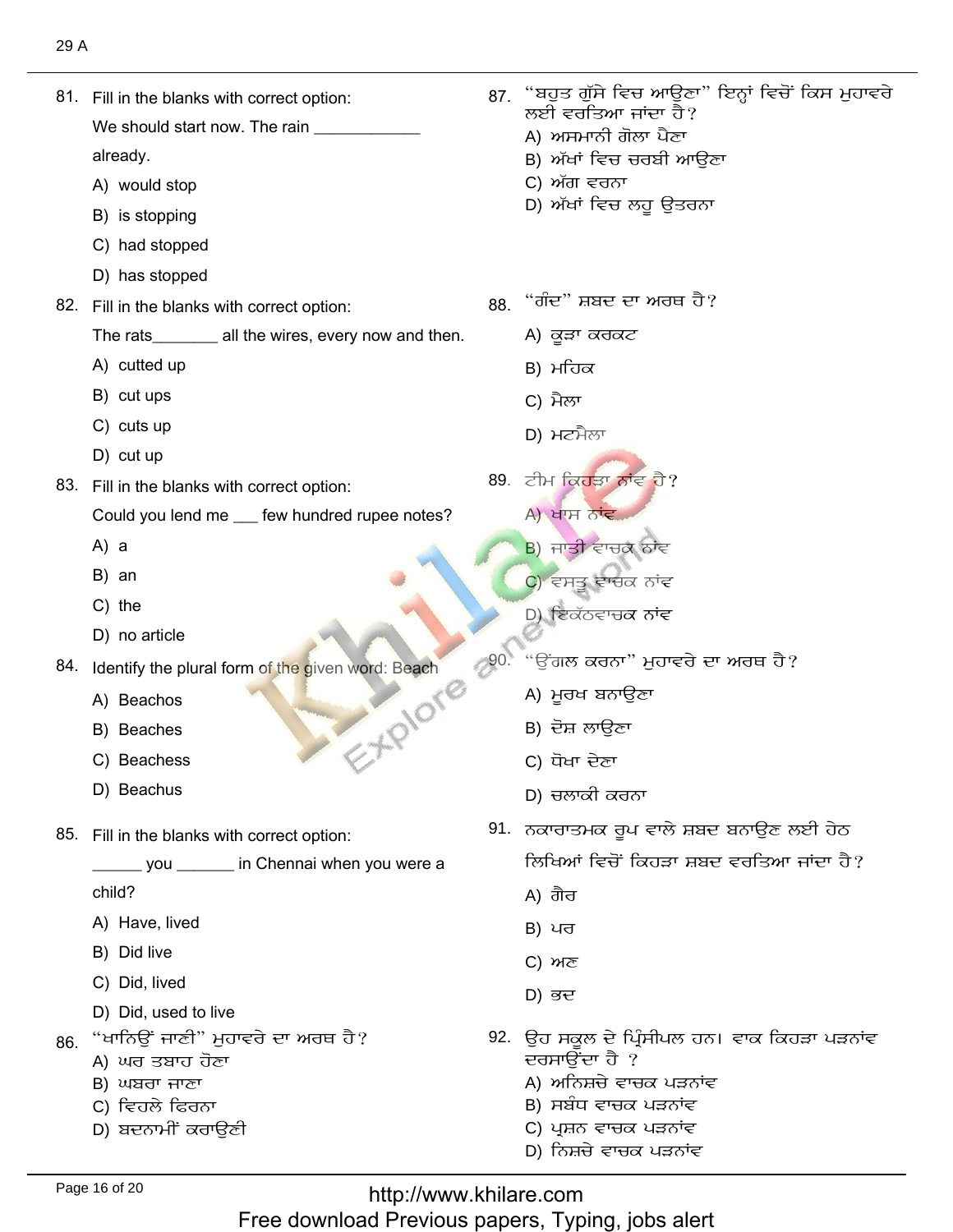- 93. ਵਿਸ਼ੇਸ਼ਣ ਦੀ ਕਿਹੜੀ ਕਿਸਮ ਵਿਚ ਤਿੰਨ ਅਵਸਥਾਵਾਂ ਆਉਂਦੀਆਂ ਹਨ?
	- A) ਗੁਣ ਵਾਚਕ ਵਿਸ਼ੇਸ਼ਣ
	- B) ਸੰਖਿਆ ਵਾਚਕ ਵਿਸ਼ੇਸ਼ਣ
	- C) ਨਿਸ਼ਚੇਵਾਚਕ ਵਿਸ਼ੇਸ਼ਣ
	- D) ਪੜਨਾਵੀਂ ਵਿਸ਼ੇਸ਼ਣ
- 94. ਕਿਸੇ ਵਿਅਕਤੀ ਦੇ ਗੁਣ, ਔਗੁਣ ਹਾਲਾਤ ਆਦਿ ਨੂੰ ਕਿੰਨੇ ਤਰੀਕਿਆਂ ਨਾਲ ਦੱਸਿਆ ਜਾ ਸਕਦਾ ਹੈ।
	- A) 균
	- B) ਤਿੰਨ
	- C) ਚਾਰ
	- D) ਪੰਜ
- 95. ਜਿਸ ਪੜਨਾਂਵ ਵਿਚ "ਆਪ" ਸ਼ਬਦ ਜੁੜਿਆ ਹੋਵੇ ਉਸਨੂੰ ਕਿਹੜਾ ਪੜਨਾਂਵ ਕਹਿੰਦੇ ਹਨ?
	- A) ਨਿਸ਼ਚੇਵਾਚਕ ਪੜਨਾਂਵ
	- B) ਪੂਰਖ ਵਾਚਕ ਪੜਨਾਂਵ
	- C) ਨਿੱਜ ਵਾਚਕ ਪੜਨਾਂਵ
	- D) ਸਬੰਧ ਵਾਚਕ ਪੜਨਾਂਵ
- 96. ਅਰਥ ਜਾ ਭਾਵ ਬਦਲੇ ਬਿਨ੍ਹਾਂ ਵਾਕ ਦਾ ਰੂਪ ਬਦਲਣ ਨੂੰ
	- ਕੀ ਕਹਿੰਦੇ ਹਨ?
	- A) ਕਿਰਿਆ ਵਟਾਂਦਰਾ
	- B) ਕਰਮ ਵਟਾਂਦਰਾ
	- C) ਵਾਕ ਵਟਾਂਦਰਾ
	- D) ਕਰਤਾ ਵਟਾਂਦਰਾ
- **FRIDTE & MEW WOTID** 97. ਕਿਰਿਆ ਦੇ ਜਿਸ ਰੂਪ ਤੋਂ ਪਤਾ ਲੱਗੇ ਕਿ ਬੀਤੇ ਸਮੇਂ ਵਿਚ ਕੰਮ ਪਰਾ ਨਹੀਂ ਹੋਇਆ ਸਗੋਂ ਚਲ ਰਿਹਾ ਸੀ" ਕਿਹੜਾ ਕਾਲ ਕਹਾਉਂਦਾ ਹੈ?
	- A) ਅਨਿਸ਼ਚਿਤ ਭੁਤ ਕਾਲ
	- B) ਅਪੂਰਨ ਭੂਤ ਕਾਲ
	- C) ਸਾਧਾਰਣ ਭੂਤ ਕਾਲ
	- D) ਸ਼ਰਤੀ ਭੁਤ ਕਾਲ
- 98. ਉਸਦਾ ਵੱਡਾ ਭਰਾ ਡਾਕਟਰ ਹੈ। ਵਾਕ ਦਾ ਕਿਹੜਾ ਰੂਪ तै?
	- A) ਹਕਮੀ ਵਾਕ
	- B) ਬਿਆਨੀਆ ਵਾਕ
	- C) ਸੁਆਲੀਆ ਵਾਕ
	- D) ਸਾਧਾਰਣ ਵਾਕ
- 99. ਹੇਠ ਲਿਖੇ ਵਿਚੋਂ ਇਸਤਰੀ ਲਿੰਗ ਨਾਂਵ ਚੁਣੋ।
	- A) ਧੋਬੀ
	- B) ਕਿਲਾ
	- C) ਕਵਿਤਾ
	- D) ਸ਼ਹਿਰ
- 100. "ਰੱਬ ਕਰੇ ਕਿ ਮੈਂ ਵਧੀਆ ਲਿਖਾਰੀ ਬਣ ਸਕਾਂ" ਕਿਹੜਾ ਕਾਲ ਹੈ?
	- A) ਅਨਿਸ਼ਚਿਤ ਭਵਿੱਖਤ ਕਾਲ
	- B) ਸੰਭਾਵੀ ਭਵਿੱਖਤ ਕਾਲ
	- C) ਨਿਸ਼ਚਿਤ ਭਵਿੱਖਤ ਕਾਲ
	- D) ਹੁਕਮੀ ਭਵਿੱਖਤ ਕਾਲ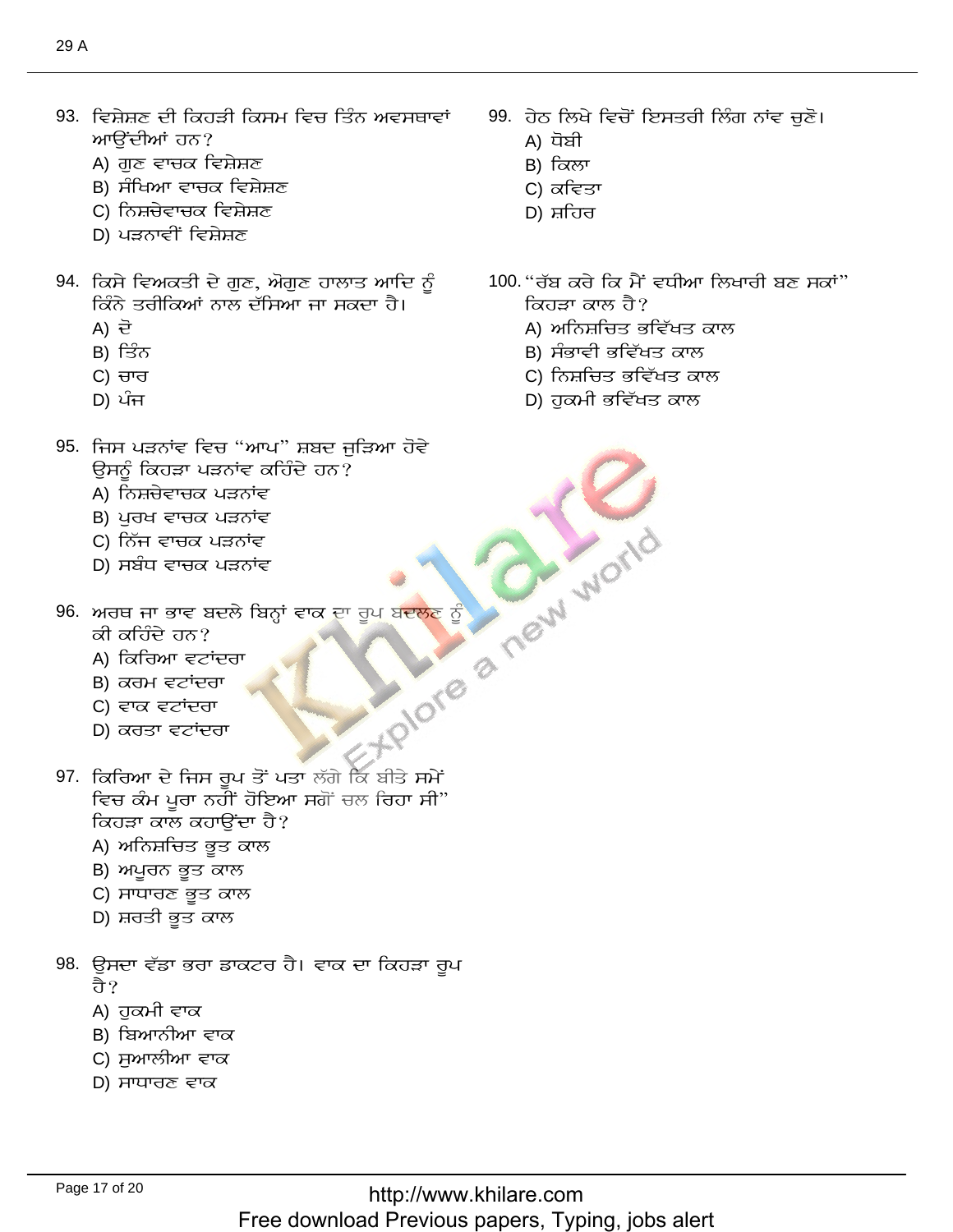**Space for Rough Work** 

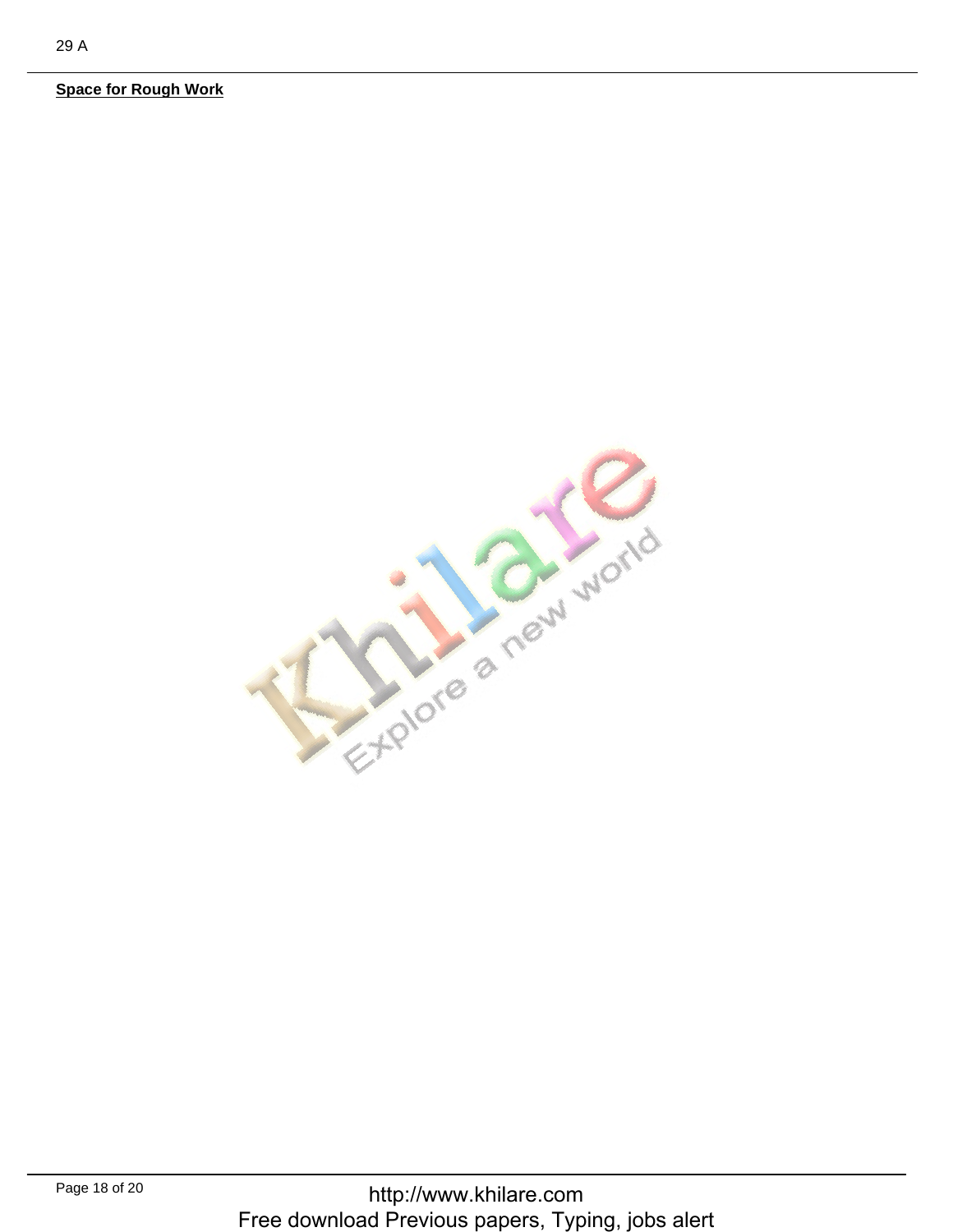**Space for Rough Work**